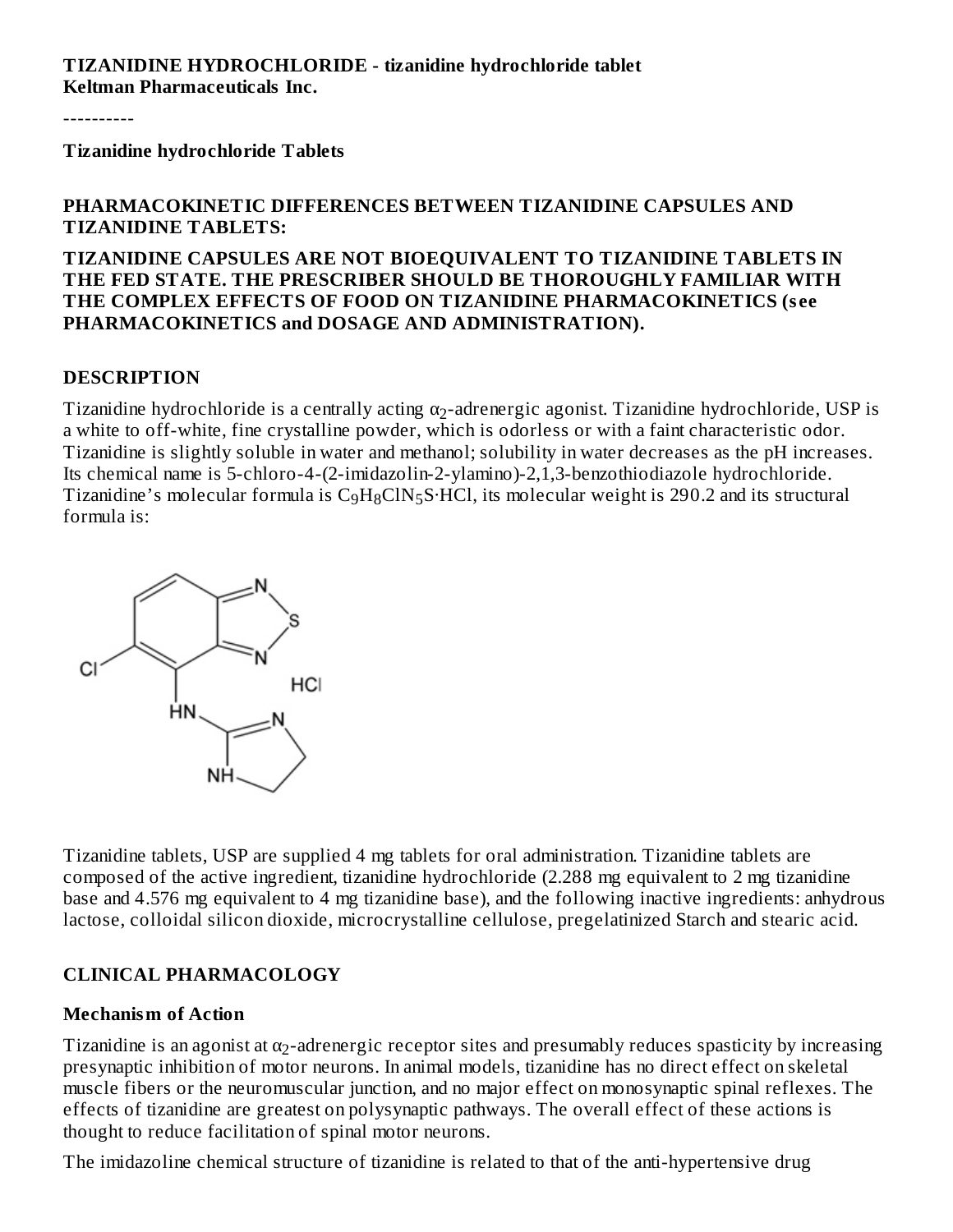clonidine and other  $\alpha_2$ -adrenergic agonists. Pharmacological studies in animals show similarities between the two compounds, but tizanidine was found to have one-tenth to one-fiftieth (1/50) of the potency of clonidine in lowering blood pressure.

# **Pharmacokinetics**

# **Absorption and Distribution**

Following oral administration, tizanidine is essentially completely absorbed. The absolute oral bioavailability of tizanidine is approximately  $40\%$  (CV = 24%), due to extensive first-pass hepatic metabolism. Tizanidine is extensively distributed throughout the body with a mean steady-state volume of distribution of 2.4 L/kg  $(CV = 21%)$  following intravenous administration in healthy adult volunteers. Tizanidine is approximately 30% bound to plasma proteins.

# **Pharmacokinetics, Metabolism and Excretion**

Tizanidine has linear pharmacokinetics over a dose of 1 mg to 20 mg. Tizanidine has a half-life of approximately 2.5 hours (CV = 33%). Approximately 95% of an administered dose is metabolized. The primary cytochrome P450 isoenzyme involved in tizanidine metabolism is CYP1A2. Tizanidine metabolites are not known to be active; their half-lives range from 20 to 40 hours.

Following single and multiple oral dosing of  $^{14}$ C-tizanidine, an average of 60% and 20% of total radioactivity was recovered in the urine and feces, respectively.

# **Pharmacokinetic Differences Between Tizanidine Capsules and Tizanidine Tablets**

Tizanidine capsules and tizanidine tablets are bioequivalent to each other under fasted conditions, but not under fed conditions.

A single dose of either two 4 mg tablets or two 4 mg capsules was administered under fed and fasting conditions in an open label, four period, randomized crossover study in 96 human volunteers, of whom 81 were eligible for the statistical analysis.

Following oral administration of either the tablet or capsule (in the fasted state), tizanidine has peak plasma concentrations occurring one hour after dosing with a half-life of approximately 2 hours.

When two 4 mg tablets are administered with food the mean maximal plasma concentration is increased by approximately 30%, and the median time to peak plasma concentration is increased by 25 minutes, to one hour and 25 minutes.

In contrast, when two 4 mg capsules are administered with food the mean maximal plasma concentration is decreased by 20%, the median time to peak plasma concentration is increased by 2 hours to 3 hours. Consequently, the mean  $C_{max}$  for the capsule when administered with food is approximately 2/3's the  $C_{\rm max}$  for the tablet when administered with food.

Food also increases the extent of absorption for both the tablets and capsules. The increase with the tablet ( $\approx$ 30%) is significantly greater than with the capsule ( $\approx$ 10%). Consequently when each is administered with food, the amount absorbed from the capsule is about 80% of the amount absorbed from the tablet (see Figure 1). Administration of the capsule contents sprinkled on applesauce is not bioequivalent to administration of an intact capsule under fasting conditions. Administration of the capsule contents on applesauce results in a 15% to 20% increase in  $\rm{C_{max}}$  and  $\rm{AUC}$  of tizanidine compared to administration of an intact capsule while fasting, and a 15 minute decrease in the median lag time and time to peak concentration.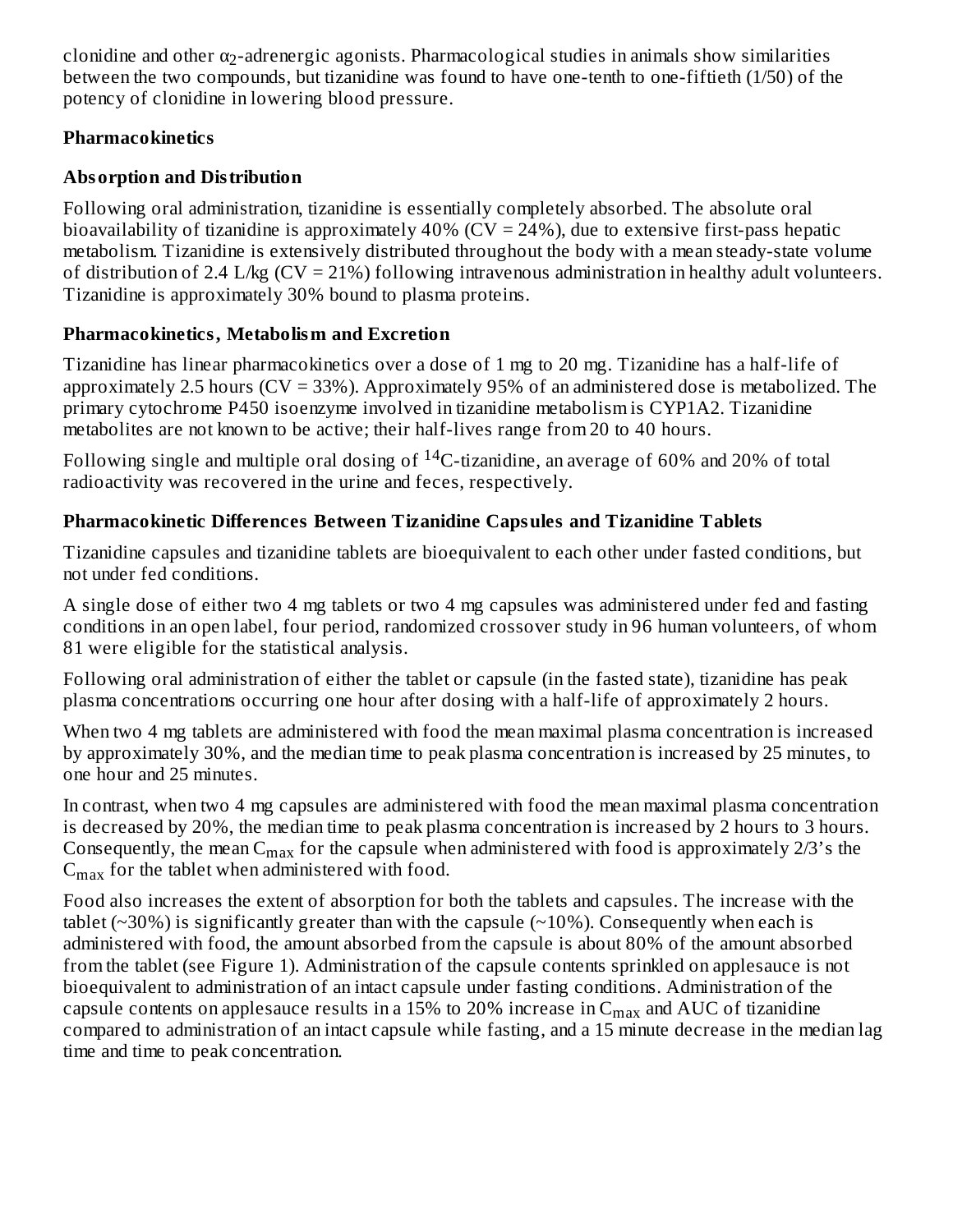

Figure 1: Mean Tizanidine Concentration vs. Time Profiles For Tizanidine Tablets and Capsules (2 x 4 mg) **Under Fasted and Fed Conditions**

#### **Special Populations**

#### **Age Effects**

No specific pharmacokinetic study was conducted to investigate age effects. Cross study comparison of pharmacokinetic data following single dose administration of 6 mg tizanidine showed that younger subjects cleared the drug four times faster than the elderly subjects. Tizanidine has not been evaluated in children (see PRECAUTIONS).

#### **Hepatic Impairment**

The influence of hepatic impairment on the pharmacokinetics of tizanidine has not been evaluated. Because tizanidine is extensively metabolized in the liver, hepatic impairment would be expected to have significant effects on pharmacokinetics of tizanidine. Tizanidine should ordinarily be avoided or used with extreme caution in this patient population (see WARNINGS).

#### **Renal Impairment**

Tizanidine clearance is reduced by more than 50% in elderly patients with renal insufficiency (creatinine clearance < 25 mL/min) compared to healthy elderly subjects; this would be expected to lead to a longer duration of clinical effect. Tizanidine should be used with caution in renally impaired patients (see PRECAUTIONS).

#### **Gender Effects**

No specific pharmacokinetic study was conducted to investigate gender effects. Retrospective analysis of pharmacokinetic data, however, following single and multiple dose administration of 4 mg tizanidine showed that gender had no effect on the pharmacokinetics of tizanidine.

#### **Race Effects**

Pharmacokinetic differences due to race have not been studied.

#### **Drug Interactions**

#### **Fluvoxamine**

The effect of fluvoxamine on the pharmacokinetics of tizanidine was studied in 10 healthy subjects. The  $C<sub>max</sub>$ , AUC, and half-life of tizanidine increased by 12-fold, 33-fold, and 3-fold, respectively. These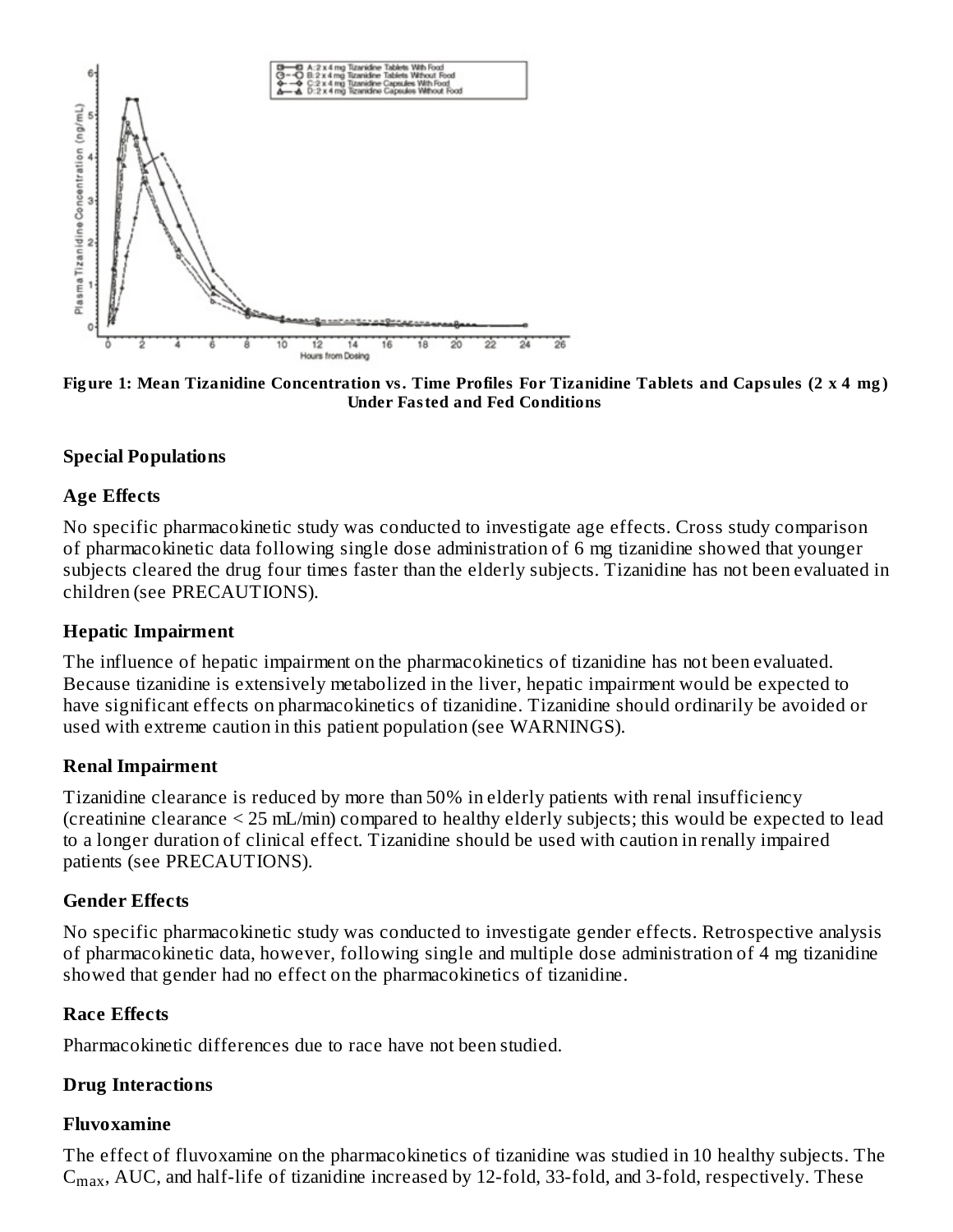changes resulted in significant decreases in blood pressure, increased drowsiness, and psychomotor impairment. (See CONTRAINDICATIONS and WARNINGS.) ...<sub>...</sub>.

# **Ciprofloxacin**

The effect of ciprofloxacin on the pharmacokinetics of tizanidine was studied in 10 healthy subjects. The  $\rm{C_{max}}$  and  $\rm{AUC}$  of tizanidine increased by 7-fold and 10-fold, respectively. These changes resulted in significant decreases in blood pressure, increased drowsiness, and psychomotor impairment. (See CONTRAINDICATIONS and WARNINGS.)

# **CYP1A2 Inhibitors**

The interaction between tizanidine and either fluvoxamine or ciprofloxacin is most likely due to inhibition of CYP1A2 by fluvoxamine or ciprofloxacin. Although there have been no clinical studies evaluating the effects of other CYP1A2 inhibitors on tizanidine, other CYP1A2 inhibitors, such as zileuton, other fluoroquinolones, antiarrythmics (amiodarone, mexiletine, propafenone and verapamil), cimetidine, famotidine oral contraceptives, acyclovir and ticlopidine, may also lead to substantial increases in tizanidine blood concentrations. (See WARNINGS)

# **Oral Contraceptives**

No specific pharmacokinetic study was conducted to investigate interaction between oral contraceptives and tizanidine. Retrospective analysis of population pharmacokinetic data following single and multiple dose administration of 4 mg tizanidine, however, showed that women concurrently taking oral contraceptives had 50% lower clearance of tizanidine compared to women not on oral contraceptives (see PRECAUTIONS).

# **CLINICAL STUDIES**

Tizanidine's capacity to reduce increased muscle tone associated with spasticity was demonstrated in two adequate and well controlled studies in patients with multiple sclerosis or spinal cord injury.

In one study, patients with multiple sclerosis were randomized to receive single oral doses of drug or placebo. Patients and assessors were blind to treatment assignment and efforts were made to reduce the likelihood that assessors would become aware indirectly of treatment assignment (e.g., they did not provide direct care to patients and were prohibited from asking questions about side effects). In all, 140 patients received either placebo, 8 mg or 16 mg of tizanidine.

Response was assessed by physical examination; muscle tone was rated on a 5 point scale (Ashworth score), with a score of 0 used to describe normal muscle tone. A score of 1 indicated a slight spastic catch while a score of 2 indicated more marked muscle resistance. A score of 3 was used to describe considerable increase in tone, making passive movement difficult. A muscle immobilized by spasticity was given a score of 4. Spasm counts were also collected.

Assessments were made at 1, 2, 3 and 6 hours after treatment. A statistically significant reduction of the Ashworth score for tizanidine compared to placebo was detected at 1, 2 and 3 hours after treatment. Figure 2 below shows a comparison of the mean change in muscle tone from baseline as measured by the Ashworth scale. The greatest reduction in muscle tone was 1 to 2 hours after treatment. By 6 hours after treatment, muscle tone in the 8 mg and 16 mg tizanidine groups was indistinguishable from muscle tone in placebo treated patients. Within a given patient, improvement in muscle tone was correlated with plasma concentration. Plasma concentrations were variable from patient to patient at a given dose. Although 16 mg produced a larger effect, adverse events including hypotension were more common and more severe than in the 8 mg group. There were no differences in the number of spasms occurring in each group.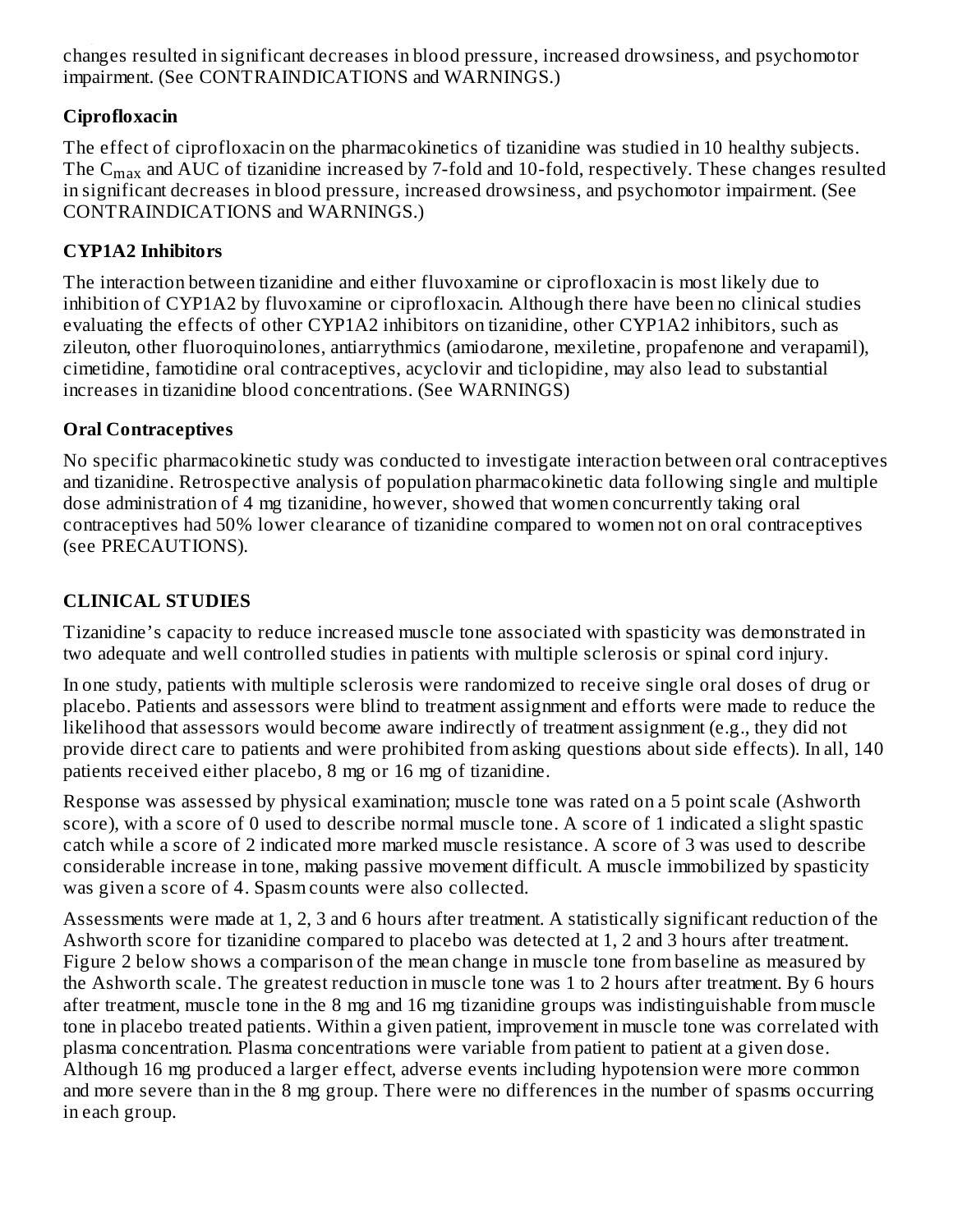

FIGURE 2: Single-Dose Study – Mean Change in Muscle Tone from Baseline as Measured by the Ashworth Scale ± 95% Confidence Interval (A Negative Ashworth Score Signifies an Improvement in Muscle Tone **from Bas eline)**

In a multiple-dose study, 118 patients with spasticity secondary to spinal cord injury were randomized to either placebo or tizanidine. Steps similar to those taken in the first study were employed to ensure the integrity of blinding.

Patients were titrated over 3 weeks up to a maximum tolerated dose or 36 mg daily given in three unequal doses (e.g., 10 mg given in the morning and afternoon and 16 mg given at night). Patients were then maintained on their maximally tolerated dose for 4 additional weeks (i.e., maintenance phase). Throughout the maintenance phase, muscle tone was assessed on the Ashworth scale within a period of 2.5 hours following either the morning or afternoon dose. The number of daytime spasms was recorded daily by patients.

At endpoint (the protocol-specified time of outcome assessment), there was a statistically significant reduction in muscle tone and frequency of spasms in the tizanidine treated group compared to placebo. The reduction in muscle tone was not associated with a reduction in muscle strength (a desirable outcome) but also did not lead to any consistent advantage of tizanidine treated patients on measures of activities of daily living. Figure 3 below shows a comparison of the mean change in muscle tone from baseline as measured by the Ashworth scale.



FIGURE 3: Multiple-Dose Study – Mean Change in Muscle Tone 0.5 to 2.5 Hours After Dosing as **Measured by the Ashworth Scale ± 95% Confidence Interval (A Neg ative Ashworth Score Sig nifies an**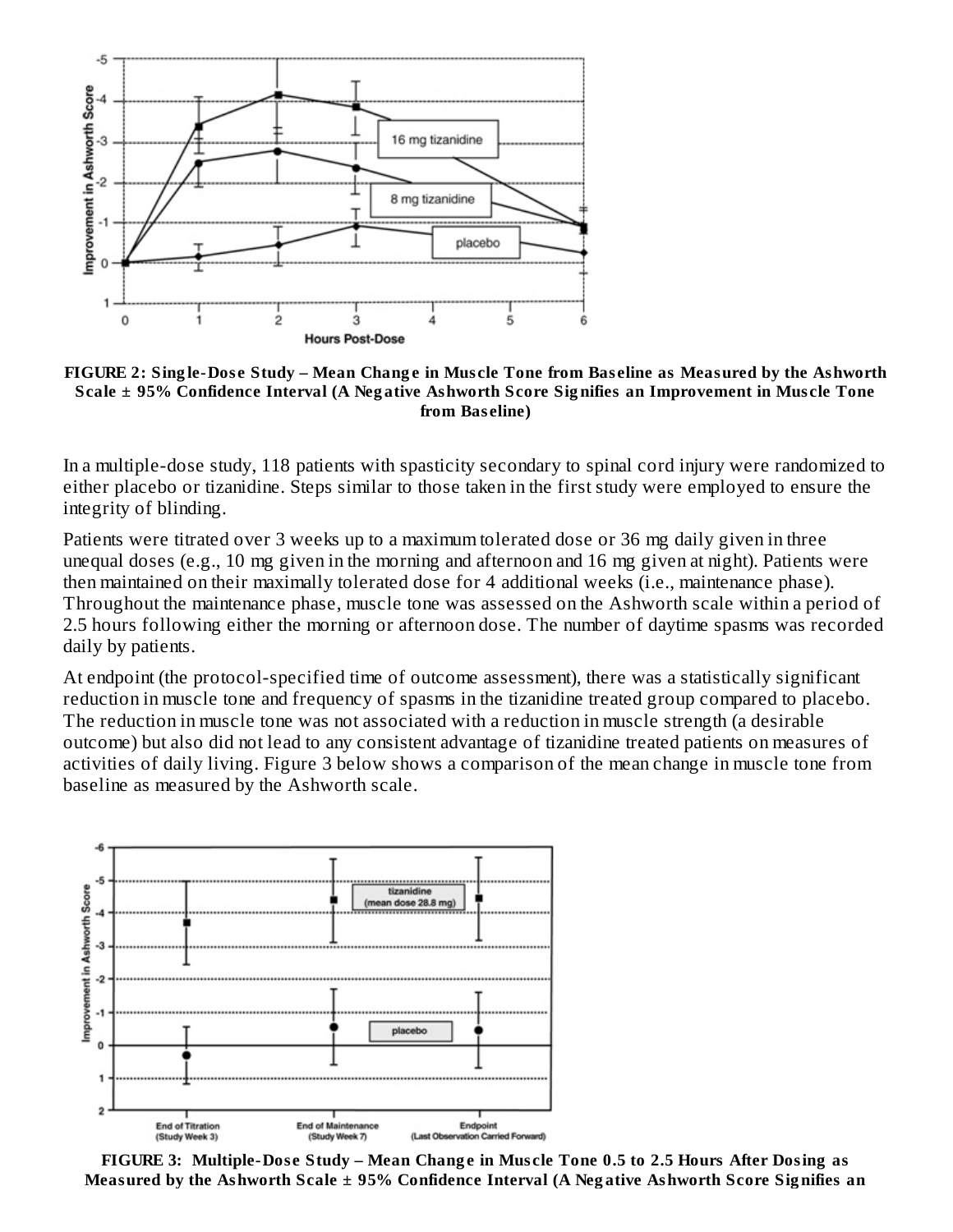### **INDICATIONS AND USAGE**

Tizanidine hydrochloride is a short-acting drug for the management of spasticity. Because of the short duration of effect, treatment with tizanidine should be reserved for those daily activities and times when relief of spasticity is most important (see DOSAGE AND ADMINISTRATION).

# **CONTRAINDICATIONS**

Concomitant use of tizanidine with fluvoxamine or with ciprofloxacin, potent inhibitors of CYP1A2, is contraindicated. Significant alterations of pharmacokinetic parameters of tizanidine including increased AUC, t $_{1/2}$ , C $_{\rm max}$ , increased oral bioavailability and decreased plasma clearance have been observed with concomitant administration of either fluvoxamine or ciprofloxacin. This pharmacokinetic interaction can result in potentially serious adverse events (see WARNINGS and CLINICAL PHARMACOLOGY: Drug Interactions).

Tizanidine tablets are contraindicated in patients with known hypersensitivity to tizanidine or its ingredients.

### **WARNINGS**

### **LIMITED DATA BASE FOR CHRONIC USE OF SINGLE DOSES ABOVE 8 MG AND MULTIPLE DOSES ABOVE 24 MG PER DAY**

Clinical experience with long-term use of tizanidine at doses of 8 mg to 16 mg single doses or total daily doses of 24 mg to 36 mg (see DOSAGE AND ADMINISTRATION) is limited. In safety studies, approximately 75 patients have been exposed to individual doses of 12 mg or more for at least one year or more and approximately 80 patients have been exposed to total daily doses of 30 to 36 mg/day for at least one year or more. There is essentially no long-term experience with single, daytime doses of 16 mg. Because long-term clinical study experience at high doses is limited, only those adverse events with a relatively high incidence are likely to have been identified (see WARNINGS, PRECAUTIONS and ADVERSE REACTIONS).

# **Hypotension**

Tizanidine is an  $\alpha_2$ -adrenergic agonist (like clonidine) and can produce hypotension. In a single-dose study where blood pressure was monitored closely after dosing, two-thirds of patients treated with 8 mg of tizanidine had a 20% reduction in either the diastolic or systolic BP. The reduction was seen within one hour after dosing, peaked 2 to 3 hours after dosing and was associated, at times, with bradycardia, orthostatic hypotension, lightheadedness/dizziness and rarely syncope. The hypotensive effect is dose related and has been measured following single doses of  $\geq 2$  mg.

The chance of significant hypotension may possibly be minimized by titration of the dose and by focusing attention on signs and symptoms of hypotension prior to dose advancement. In addition, patients moving from a supine to a fixed upright position may be at increased risk for hypotension and orthostatic effects.

Caution is advised when tizanidine is to be used in patients receiving concurrent antihypertensive therapy and should not be used with other  $\alpha_2$ -adrenergic agonists.

Clinically significant hypotension (decreases in both systolic and diastolic pressure) has been reported with concomitant administration of either fluvoxamine or ciprofloxacin and single doses of 4 mg of tizanidine. Therefore, concomitant use of tizanidine with fluvoxamine or with ciprofloxacin, potent inhibitors of CYP1A2, is contraindicated (see CONTRAINDICATIONS and CLINICAL PHARMACOLOGY: Drug Interactions).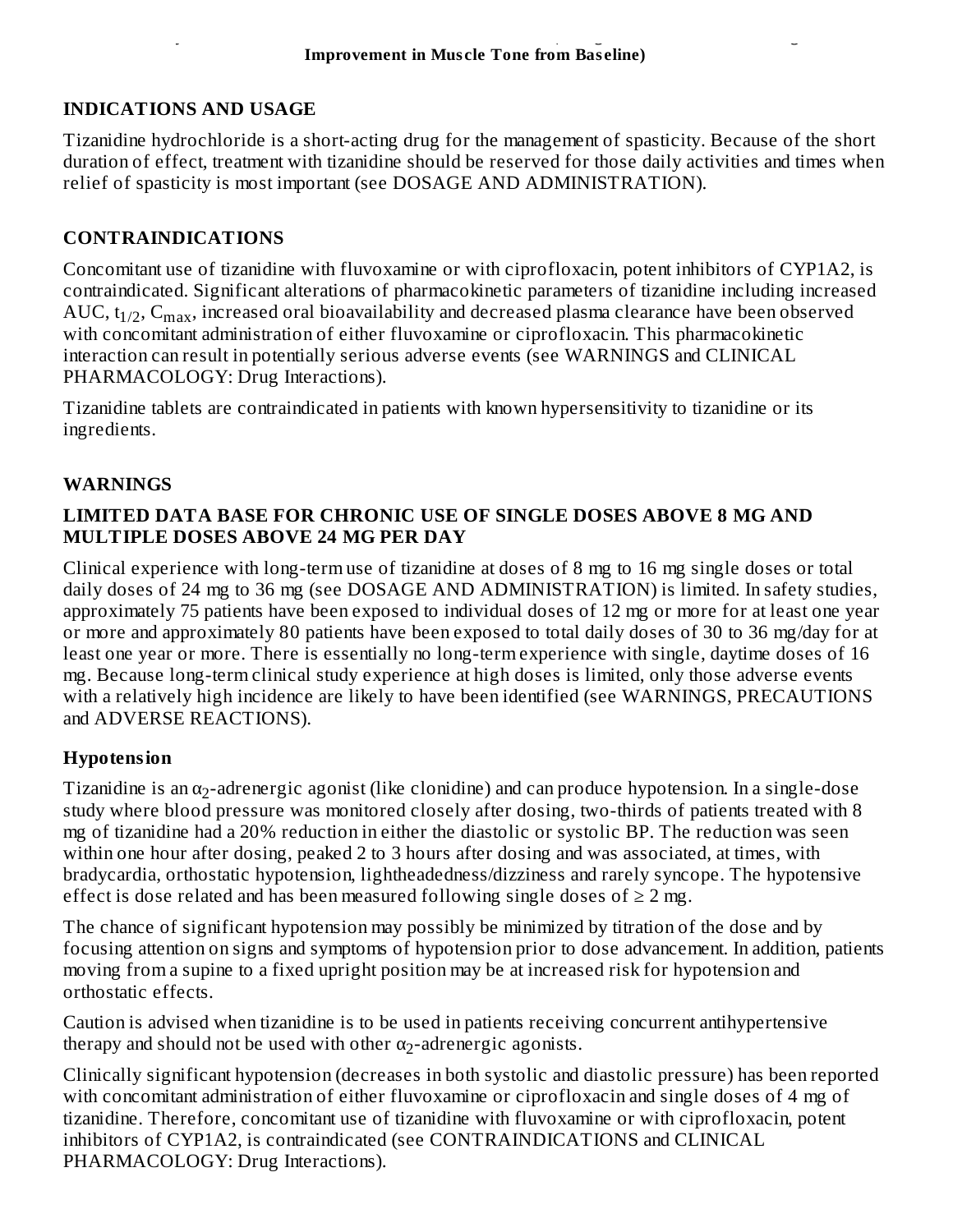# **Risk of Liver Injury**

Tizanidine occasionally causes liver injury, most often hepatocellular in type. In controlled clinical studies, approximately 5% of patients treated with tizanidine had elevations of liver function tests (ALT/SGPT, AST/SGOT) to greater than 3 times the upper limit of normal (or 2 times if baseline levels were elevated) compared to 0.4% in the control patients. Most cases resolved rapidly upon drug withdrawal with no reported residual problems. In occasional symptomatic cases, nausea, vomiting, anorexia and jaundice have been reported. Based upon post-marketing experience, death associated with liver failure has been a rare occurrence reported in patients treated with tizanidine.

Monitoring of aminotransferase levels is recommended during the first 6 months of treatment (e.g., baseline, 1, 3 and 6 months) and periodically thereafter, based on clinical status. Because of the potential toxic hepatic effect of tizanidine, the drug should ordinarily be avoided or used with extreme caution in patients with impaired hepatic function.

### **Sedation**

In the multiple-dose, controlled clinical studies, 48% of patients receiving any dose of tizanidine reported sedation as an adverse event. In 10% of these cases, the sedation was rated as severe compared to < 1% in the placebo treated patients. Sedation may interfere with everyday activity.

The effect appears to be dose related. In a single-dose study, 92% of the patients receiving 16 mg, when asked, reported that they were drowsy during the 6 hour study. This compares to 76% of the patients on 8 mg and 35% of the patients on placebo. Patients began noting this effect 30 minutes following dosing. The effect peaked 1.5 hours following dosing. Of the patients who received a single dose of 16 mg, 51% continued to report drowsiness 6 hours following dosing compared to 13% in the patients receiving placebo or 8 mg of tizanidine.

In the multiple-dose studies, the prevalence of patients with sedation peaked following the first week of titration and then remained stable for the duration of the maintenance phase of the study.

# **Hallucinosis/Psychotic-Like Symptoms**

Tizanidine use has been associated with hallucinations. Formed, visual hallucinations or delusions have been reported in 5 of 170 patients (3%) in two North American controlled clinical studies. These 5 cases occurred within the first 6 weeks. Most of the patients were aware that the events were unreal. One patient developed psychoses in association with the hallucinations. One patient among these 5 continued to have problems for at least 2 weeks following discontinuation of tizanidine.

# **Us e In Patients With Hepatic Impairment**

The influence of hepatic impairment on the pharmacokinetics of tizanidine has not been evaluated. Because tizanidine is extensively metabolized in the liver, hepatic impairment would be expected to have significant effects on the pharmacokinetics of tizanidine. Tizanidine should ordinarily be avoided or used with extreme caution in patients with hepatic impairment (see also RISK OF LIVER INJURY).

# **Potential Interaction With Fluvoxamine Or Ciprofloxacin**

In a pharmacokinetic study, tizanidine serum concentration was significantly increased (C $_{\rm max}$  12-fold, AUC 33-fold) when the drug was given concomitantly with fluvoxamine. Potentiated hypotensive and sedative effects were observed. Fluvoxamine and tizanidine should not be used together. (See CONTRAINDICATIONS and CLINICAL PHARMACOLOGY: Drug Interactions.)

In a pharmacokinetic study, tizanidine serum concentration was significantly increased (C $_{\rm max}$  7-fold, AUC 10-fold) when the drug was given concomitantly with ciprofloxacin. Potentiated hypotensive and sedative effects were observed. Ciprofloxacin and tizanidine should not be used together (see CONTRAINDICATIONS and CLINICAL PHARMACOLOGY: Drug Interactions).

# **Possible Interaction With Other CYP1A2 Inhibitors**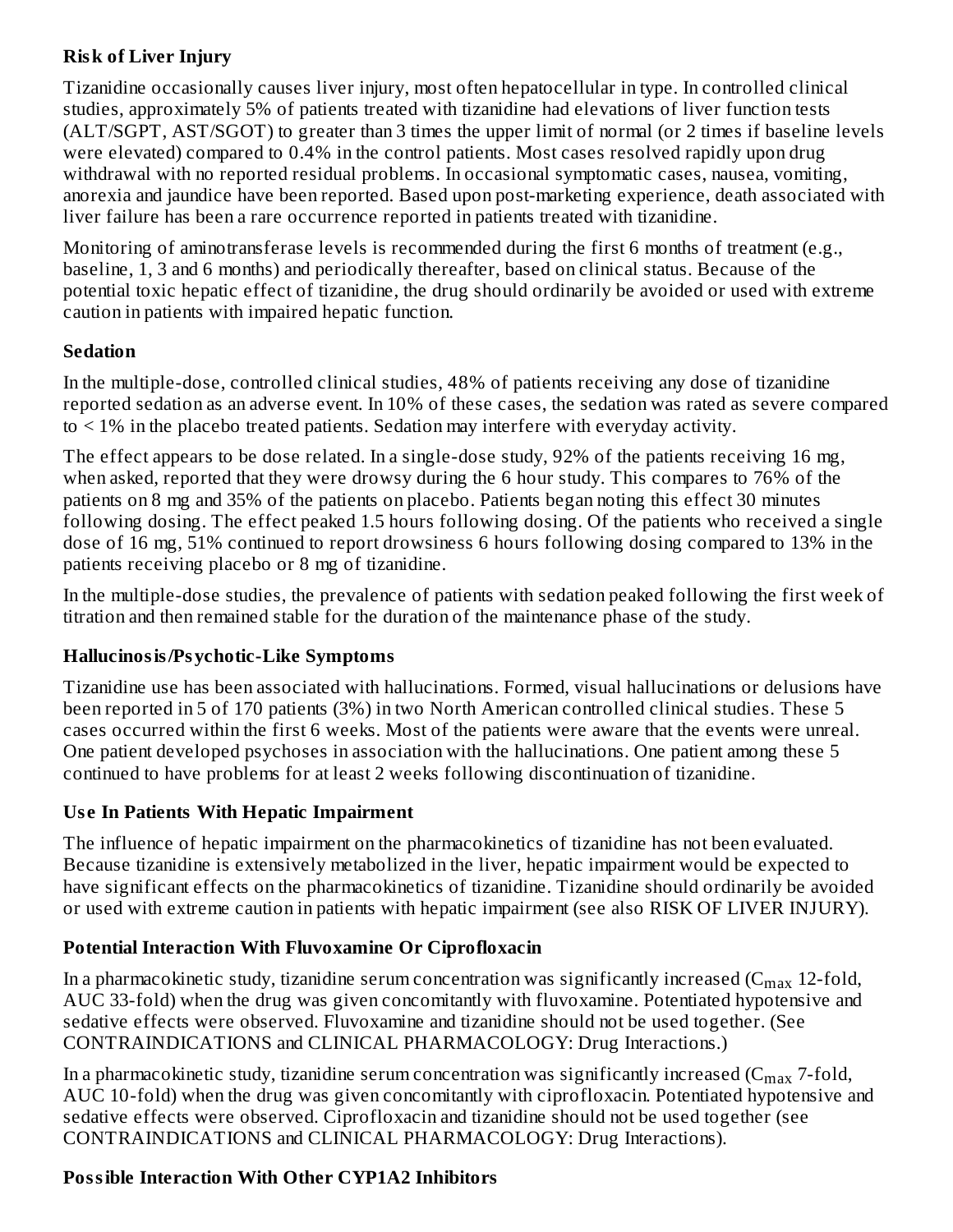Because of potential drug interactions, concomitant use of tizanidine with other CYP1A2 inhibitors, such as zileuton, other fluoroquinolones, antiarrythmics (amiodarone, mexiletine, propafenone, and verapamil), cimetidine, famotidine, oral contraceptives, acyclovir and ticlopidine (see CLINICAL PHARMACOLOGY: Drug Interactions) should ordinarily be avoided. If their use is clinically necessary, they should be used with caution.

# **PRECAUTIONS**

### **Cardiovas cular**

Prolongation of the QT interval and bradycardia were noted in chronic toxicity studies in dogs at doses equal to the maximum human dose on a mg/m<sup>2</sup> basis. ECG evaluation was not performed in the controlled clinical studies. Reduction in pulse rate has been noted in association with decreases in blood pressure in the single-dose controlled study (see WARNINGS).

# **Ophthalmic**

Dose related retinal degeneration and corneal opacities have been found in animal studies at doses equivalent to approximately the maximum recommended dose on a mg/m<sup>2</sup> basis. There have been no reports of corneal opacities or retinal degeneration in the clinical studies.

### **Us e in Renally Impaired Patients**

Tizanidine should be used with caution in patients with renal insufficiency (creatinine clearance < 25 mL/min), as clearance is reduced by more than 50%. In these patients, during titration, the individual doses should be reduced. If higher doses are required, individual doses rather than dosing frequency should be increased. These patients should be monitored closely for the onset or increase in severity of the common adverse events (dry mouth, somnolence, asthenia and dizziness) as indicators of potential overdose.

### **Us e in Women Taking Oral Contraceptives**

Because drug interaction studies of tizanidine with oral contraceptives have shown that concomitant use may reduce the clearance of tizanidine by as much as 50%, concomitant use of tizanidine with oral contraceptives should ordinarily be avoided (see CLINICAL PHARMACOLOGY: Drug Interactions). However, if concomitant use is clinically necessary, the starting dose and subsequent titration rate of tizanidine should be reduced.

# **Dis continuing Therapy**

If therapy needs to be discontinued, particularly in patients who have been receiving high doses for long periods, the dose should be decreased slowly to minimize the risk of withdrawal and rebound hypertension, tachycardia, and hypertonia.

### **Information for Patients**

Patients should be advised of the limited clinical experience with tizanidine both in regard to duration of use and the higher doses required to reduce muscle tone (see WARNINGS).

Because of the possibility of tizanidine lowering blood pressure, patients should be warned about the risk of clinically significant orthostatic hypotension (see WARNINGS).

Because of the possibility of sedation, patients should be warned about performing activities requiring alertness, such as driving a vehicle or operating machinery (see WARNINGS). Patients should also be instructed that the sedation may be additive when tizanidine is taken in conjunction with drugs (baclofen, benzodiazepines) or substances (e.g., alcohol) that act as CNS depressants.

Patients should be advised of the change in the absorption profile of tizanidine if taken with food and the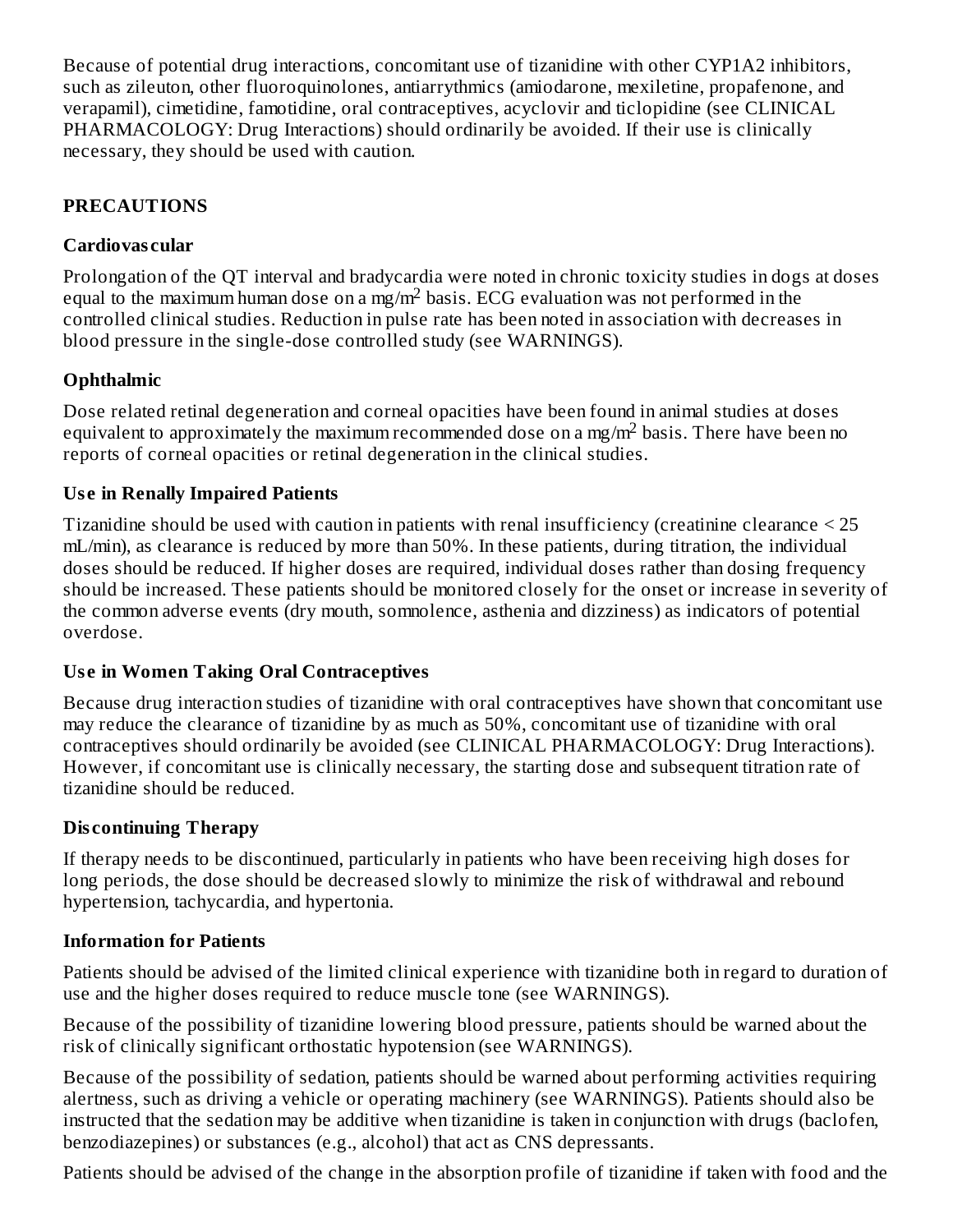potential changes in efficacy and adverse effect profiles that may result (see CLINICAL PHARMACOLOGY:Pharmacokinetics).

Patients should be advised not to stop tizanidine suddenly as rebound hypertension and tachycardia may occur (see PRECAUTIONS: Discontinuing Therapy).

Tizanidine should be used with caution where spasticity is utilized to sustain posture and balance in locomotion or whenever spasticity is utilized to obtain increased function.

Because of the potential for the increased risk of serious adverse reactions including severe lowering of blood pressure and sedation when tizanidine and either fluvoxamine or ciprofloxacin are used together, tizanidine should not be used with either fluvoxamine or ciprofloxacin. Because of the potential for interaction with other CYP1A2 inhibitors, patients should be instructed to inform their physicians and pharmacists when any medication is added or removed from their regimen.

# **Drug Interactions**

*In vitro* studies of cytochrome P450 isoenzymes using human liver microsomes indicate that neither tizanidine nor the major metabolites are likely to affect the metabolism of other drugs metabolized by cytochrome P450 isoenzymes.

# **Fluvoxamine**

The effect of fluvoxamine on the pharmacokinetics of a single 4 mg dose of tizanidine was studied in 10 healthy subjects. The  $C_{max}$ , AUC, and half-life of tizanidine increased by 12-fold, 33-fold, and 3fold, respectively. These changes resulted in significantly decreased blood pressure, increased drowsiness, and increased psychomotor impairment. (See CONTRAINDICATIONS and WARNINGS.)

# **Ciprofloxacin**

The effect of ciprofloxacin on the pharmacokinetics of a single 4 mg dose of tizanidine was studied in 10 healthy subjects. The  $\mathsf{C}_{\max}$  and AUC of tizanidine increased by 7-fold and 10-fold, respectively. These changes resulted in significantly decreased blood pressure, increased drowsiness, and increased psychomotor impairment. (See CONTRAINDICATIONS and WARNINGS.)

# **CYP1A2 Inhibitors**

The interaction between tizanidine and either fluvoxamine or ciprofloxacin is most likely due to inhibition of CYP1A2 by fluvoxamine or ciprofloxacin. Although there have been no clinical studies evaluating the effects of other CYP1A2 inhibitors on tizanidine, other CYP1A2 inhibitors, including zileuton, other fluroquinolones, antiarrythmics (amiodarone, mexiletine, propafenone, and verapamil), cimetidine and famotidine, oral contraceptives, acyclovir, and ticlopidine may also lead to substantial increases in tizanidine blood concentrations. Concomitant use of tizanidine with CYP1A2 inhibitors should ordinarily be avoided. If their use is clinically necessary, they should be used with caution (see WARNINGS).

# **Acetaminophen**

Tizanidine delayed the  $\rm T_{max}$  of acetaminophen by 16 minutes. Acetaminophen did not affect the pharmacokinetics of tizanidine.

# **Alcohol**

Alcohol increased the AUC of tizanidine by approximately 20%, while also increasing its  $\rm{C_{max}}$  by approximately 15%. This was associated with an increase in side effects of tizanidine. The CNS depressant effects of tizanidine and alcohol are additive.

# **Oral Contraceptives**

No specific pharmacokinetic study was conducted to investigate interaction between oral contraceptives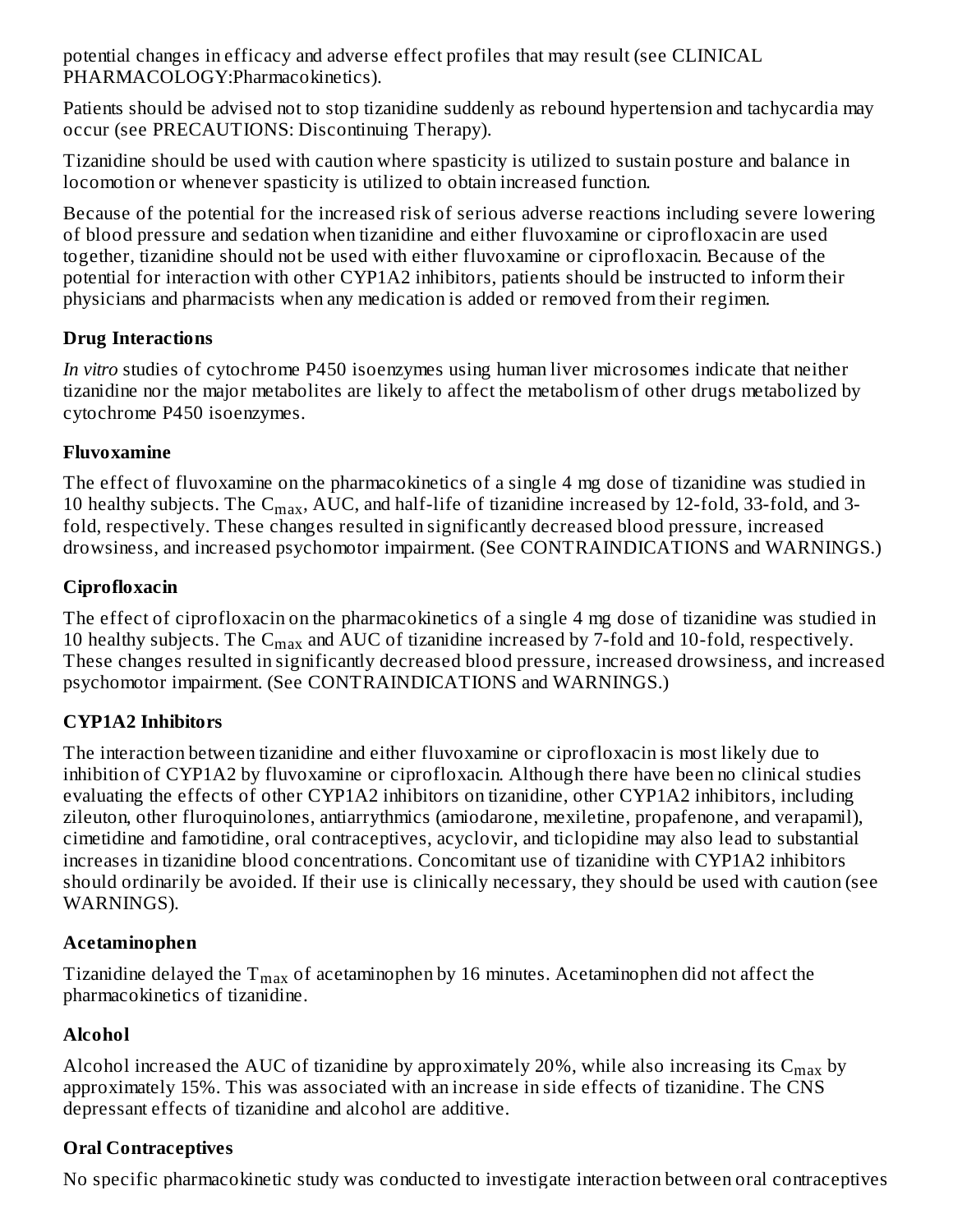No specific pharmacokinetic study was conducted to investigate interaction between oral contraceptives and tizanidine, but retrospective analysis of population pharmacokinetic data following single and multiple dose administration of 4 mg tizanidine showed that women concurrently taking oral contraceptives had 50% lower clearance of tizanidine than women not on oral contraceptives.

### **Carcinogenesis, Mutagenesis, Impairment of Fertility**

No evidence for carcinogenicity was seen in two dietary studies in rodents. Tizanidine was administered to mice for 78 weeks at doses up to 16 mg/kg, which is equivalent to 2 times the maximum recommended human dose on a mg/m<sup>2</sup> basis. Tizanidine was also administered to rats for 104 weeks at doses up to 9 mg/kg, which is equivalent to 2.5 times the maximum recommended human dose on a  $mg/m<sup>2</sup>$  basis. There was no statistically significant increase in tumors in either species.

Tizanidine was not mutagenic or clastogenic in the following *in vitro* assays: the bacterial Ames test and the mammalian gene mutation test and chromosomal aberration test in Chinese hamster cells. It was also negative in the following *in vivo* assays: the bone marrow micronucleus test in mice, the bone marrow micronucleus and cytogenicity test in Chinese hamsters, the dominant lethal mutagenicity test in mice, and the unscheduled DNA synthesis (UDS) test in mice.

Tizanidine did not affect fertility in male rats at doses of 10 mg/kg, approximately 2.7 times the maximum recommended human dose on a mg/m<sup>2</sup> basis, and in females at doses of 3 mg/kg, approximately equal to the maximum recommended human dose on a mg/m<sup>2</sup> basis; fertility was reduced in males receiving 30 mg/kg (8 times the maximum recommended human dose on a mg/m<sup>2</sup> basis) and in females receiving 10 mg/kg (2.7 times the maximum recommended human dose on a mg/m<sup>2</sup> basis). At these doses, maternal behavioral effects and clinical signs were observed including marked sedation, weight loss, and ataxia.

### **Pregnancy**

# **Pregnancy Category C**

Reproduction studies performed in rats at a dose of 3 mg/kg, equal to the maximum recommended human dose on a mg/m<sup>2</sup> basis, and in rabbits at 30 mg/kg, 16 times the maximum recommended human dose on a  $mg/m<sup>2</sup>$  basis, did not show evidence of teratogenicity. Tizanidine at doses that are equal to and up to 8 times the maximum recommended human dose on a mg/m<sup>2</sup> basis increased gestation duration in rats. Prenatal and postnatal pup loss was increased and developmental retardation occurred. Post-implantation loss was increased in rabbits at doses of 1 mg/kg or greater, equal to or greater than 0.5 times the maximum recommended human dose on a mg/m<sup>2</sup> basis. Tizanidine has not been studied in pregnant women. Tizanidine should be given to pregnant women only if clearly needed.

# **Labor and Delivery**

The effect of tizanidine on labor and delivery in humans is unknown.

# **Nursing Mothers**

It is not known whether tizanidine is excreted in human milk, although as a lipid soluble drug, it might be expected to pass into breast milk.

# **Geriatric Us e**

Tizanidine should be used with caution in elderly patients because clearance is decreased 4-fold.

# **Pediatric Us e**

There are no adequate and well controlled studies to document the safety and efficacy of tizanidine in children.

# **ADVERSE REACTIONS**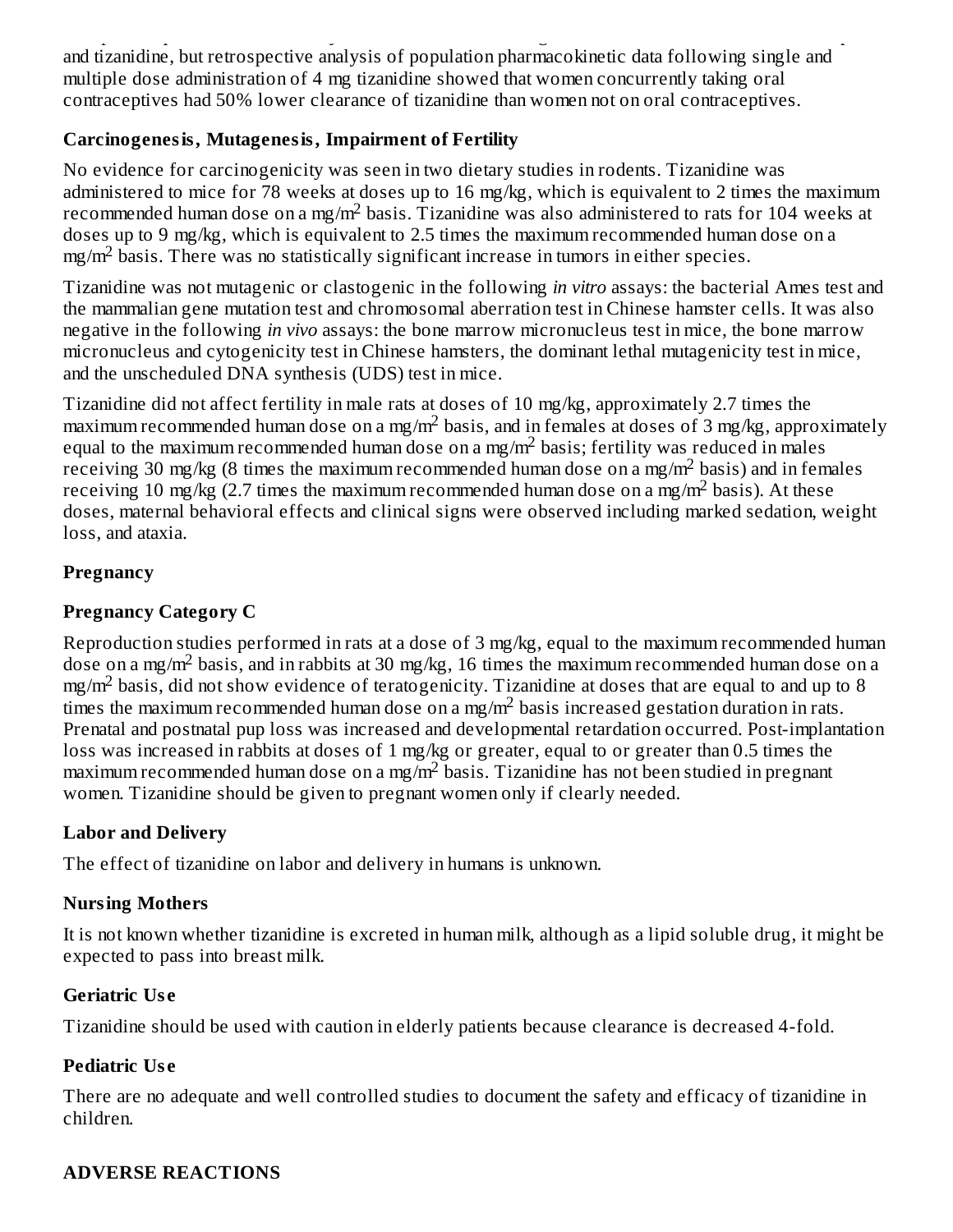In multiple-dose, placebo-controlled clinical studies, 264 patients were treated with tizanidine and 261 with placebo. Adverse events, including severe adverse events, were more frequently reported with tizanidine than with placebo.

# **Common Advers e Events Leading to Dis continuation**

Forty-five of 264 (17%) patients receiving tizanidine and 13 of 261 (5%) of patients receiving placebo in three multiple-dose, placebo-controlled clinical studies, discontinued treatment for adverse events. When patients withdrew from the study, they frequently had more than one reason for discontinuing. The adverse events most frequently leading to withdrawal of tizanidine treated patients in the controlled clinical studies were asthenia (weakness, fatigue and/or tiredness) (3%), somnolence (3%), dry mouth (3%), increased spasm or tone (2%), and dizziness (2%).

# **Most Frequent Advers e Clinical Events Seen in Association with the Us e of Tizanidine**

In multiple-dose, placebo-controlled clinical studies involving 264 patients with spasticity, the most frequent adverse effects were dry mouth, somnolence/sedation, asthenia (weakness, fatigue and/or tiredness) and dizziness. Three-quarters of the patients rated the events as mild to moderate and onequarter of the patients rated the events as being severe. These events appeared to be dose related.

### **Advers e Events Reported in Controlled Studies**

The events cited reflect experience gained under closely monitored conditions of clinical studies in a highly selected patient population. In actual clinical practice or in other clinical studies, these frequency estimates may not apply, as the conditions of use, reporting behavior, and the kinds of patients treated may differ. Table 1 lists treatment emergent signs and symptoms that were reported in greater than 2% of patients in three multiple-dose, placebo-controlled studies who received tizanidine where the frequency in the tizanidine group was at least as common as in the placebo group. These events are not necessarily related to tizanidine treatment. For comparison purposes, the corresponding frequency of the event (per 100 patients) among placebo treated patients is also provided.

|                               | <b>Placebo</b><br>$N = 261$ | <b>Tizanidine Tablets</b><br>$N = 264$ |
|-------------------------------|-----------------------------|----------------------------------------|
| <b>Event</b>                  | $\%$                        | $\%$                                   |
| Dry mouth                     | 10                          | 49                                     |
| Somnolence                    | 10                          | 48                                     |
| Asthenia <sup>*</sup>         | 16                          | 41                                     |
| <b>Dizziness</b>              | $\overline{4}$              | 16                                     |
| <b>UTI</b>                    | 7                           | 10                                     |
| Infection                     | 5                           | 6                                      |
| Constipation                  | 1                           | 4                                      |
| Liver function tests abnormal | $\leq 1$                    | 3                                      |
| Vomiting                      | $\overline{0}$              | 3                                      |
| Speech disorder               | $\overline{0}$              | 3                                      |
| Amblyopia (blurred vision)    | $\leq 1$                    | 3                                      |
| Urinary frequency             | 2                           | 3                                      |
| Flu symptom                   | $\overline{2}$              | 3                                      |
| SGPT/ALT increased            | $\leq 1$                    | 3                                      |
| Dyskinesia                    | $\Omega$                    | 3                                      |

#### **Table 1: Multiple-Dos e, Placebo-Controlled Studies - Frequent (> 2%) Advers e Events Reported for Which Tizanidine Tablets Incidence is Greater than Placebo**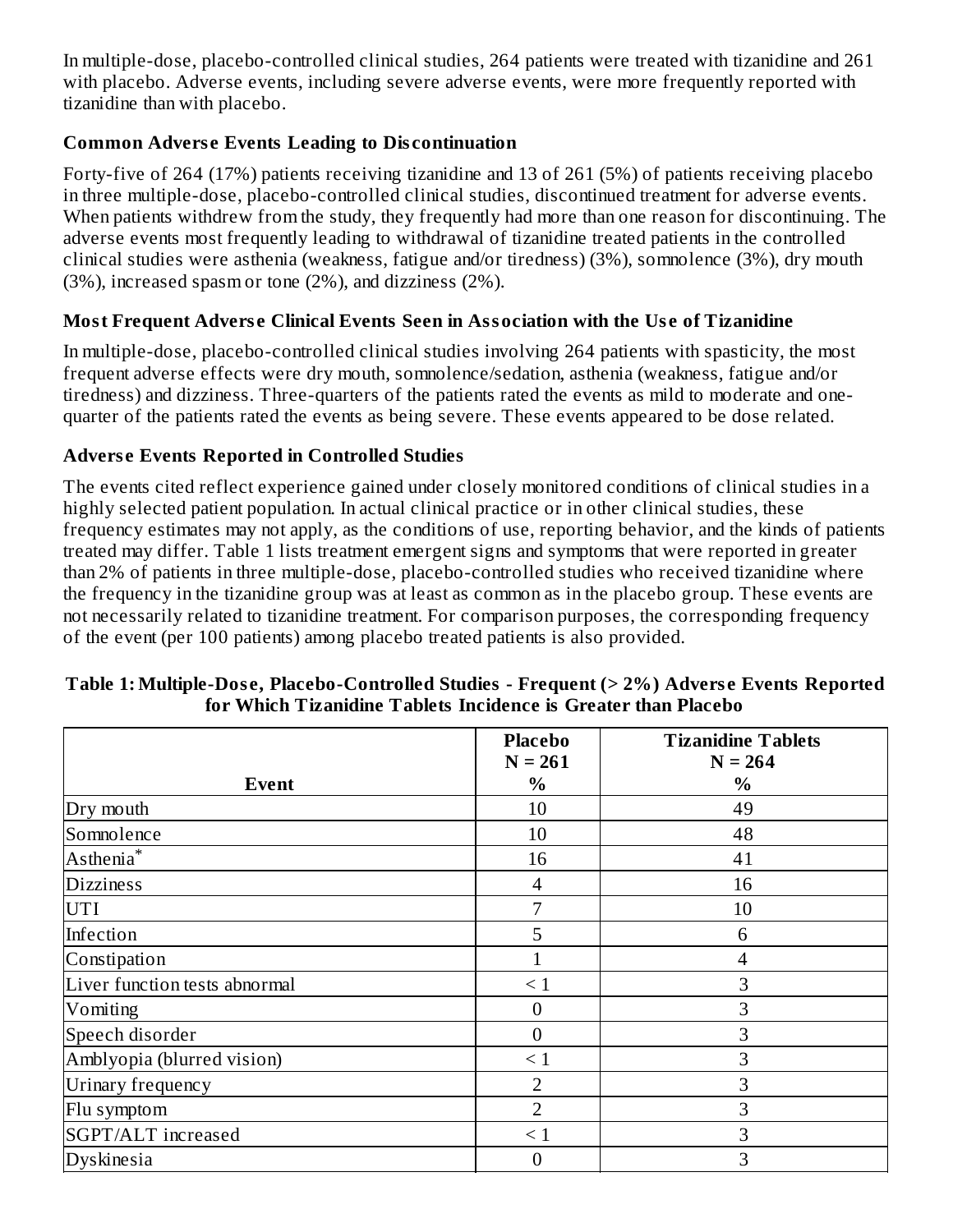| Nervousness                                |  |  |  |  |  |
|--------------------------------------------|--|--|--|--|--|
| Pharyngitis                                |  |  |  |  |  |
| Rhinitis                                   |  |  |  |  |  |
| I∗<br>(weakness, fatigue and/or tiredness) |  |  |  |  |  |

In the single-dose, placebo-controlled study involving 142 patients with spasticity, the patients were specifically asked if they had experienced any of the four most common adverse events: dry mouth, somnolence (drowsiness), asthenia (weakness, fatigue and/or tiredness) and dizziness. In addition, hypotension and bradycardia were observed. The occurrence of these adverse effects is summarized in Table 2. Other events were, in general, reported at a rate of 2% or less.

| Event                                     | <b>Placebo</b><br>$N = 48$<br>$\%$ | <b>Tizanidine Tablets,</b><br>$8 \text{ mg N} = 45$<br>$\%$ | <b>Tizanidine Tablets,</b><br>16 mg $N = 49$<br>$\%$ |
|-------------------------------------------|------------------------------------|-------------------------------------------------------------|------------------------------------------------------|
| Somnolence                                | 31                                 | 78                                                          | 92                                                   |
| Dry mouth                                 | 35                                 | 76                                                          | 88                                                   |
| Asthenia <sup>*</sup>                     | 40                                 | 67                                                          | 78                                                   |
| <b>Dizziness</b>                          |                                    | 22                                                          | 45                                                   |
| Hypotension                               |                                    | 16                                                          | 33                                                   |
| <b>Bradycardia</b>                        |                                    |                                                             | 10                                                   |
| ∗<br>(weakness, fatigue and/or tiredness) |                                    |                                                             |                                                      |

### **Table 2: Single-Dos e, Placebo-Controlled Study - Common Advers e Events Reported**

### **Other Advers e Events Obs erved During the Evaluation of Tizanidine**

Tizanidine was administered to 1,385 patients in additional clinical studies where adverse event information was available. The conditions and duration of exposure varied greatly, and included (in overlapping categories) double-blind and open-label studies, uncontrolled and controlled studies, inpatient and outpatient studies, and titration studies. Untoward events associated with this exposure were recorded by clinical investigators using terminology of their own choosing. Consequently, it is not possible to provide a meaningful estimate of the proportion of individuals experiencing adverse events without first grouping similar types of untoward events into a smaller number of standardized event categories.

In the tabulations that follow, reported adverse events were classified using a standard COSTARTbased dictionary terminology. The frequencies presented, therefore, represent the proportion of the 1,385 patients exposed to tizanidine who experienced an event of the type cited on at least one occasion while receiving tizanidine. All reported events are included except those already listed in Table 1. If the COSTART term for an event was so general as to be uninformative, it was replaced by a more informative term. It is important to emphasize that, although the events reported occurred during treatment with tizanidine, they were not necessarily caused by it.

Events are further categorized by body system and listed in order of decreasing frequency according to the following definitions: frequent adverse events are those occurring on one or more occasions in at least 1/100 patients (only those not already listed in the tabulated results from placebo-controlled studies appear in this listing); infrequent adverse events are those occurring in 1/100 to 1/1000 patients; rare adverse events are those occurring in fewer than 1/1000 patients.

### **Body as a Whole:**

Frequent: Fever Infrequent: Allergic reaction, moniliasis, malaise, abscess, neck pain, sepsis, cellulitis, death,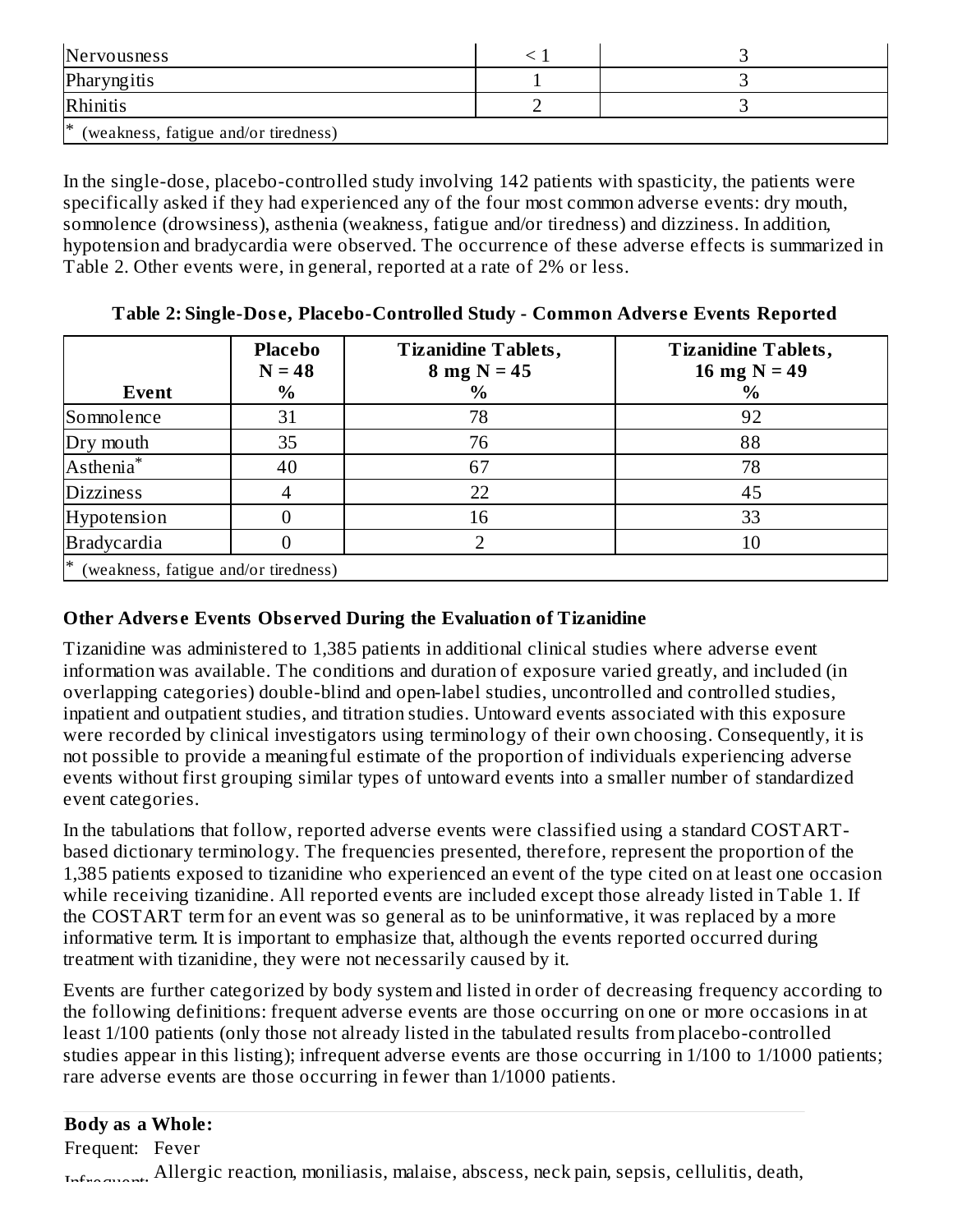nnrequent: <sub>overdose</sub>

### Rare: Carcinoma, congenital anomaly, suicide attempt

### **Cardiovas cular System:**

Infrequent: Vasodilatation, postural hypotension, syncope, migraine, arrhythmia

- Rare: Angina pectoris, coronary artery disorder, heart failure, myocardial infarct,
- phlebitis, pulmonary embolus, ventricular extrasystoles, ventricular tachycardia

### **Digestive System:**

- Frequent: Abdomen pain, diarrhea, dyspepsia
- Infrequent: Dysphagia, cholelithiasis, fecal impaction, flatulence, gastrointestinal hemorrhage, hepatitis, melena
- Rare: Gastroenteritis, hematemesis, hepatoma, intestinal obstruction, liver damage

### **Hemic and Lymphatic System:**

Infrequent: Ecchymosis, hypercholesteremia, anemia, hyperlipemia, leukopenia,

- leukocytosis, sepsis
- Rare: Petechia, purpura, thrombocythemia, thrombocytopenia

### **Metabolic and Nutritional System:**

Infrequent: Edema, hypothyroidism, weight loss

- Rare: Adrenal cortex insufficiency, hyperglycemia, hypokalemia, hyponatremia,
- hypoproteinemia, respiratory acidosis

### **Mus culoskeletal System:**

Frequent: Myasthenia, back pain

Infrequent: Pathological fracture, arthralgia, arthritis, bursitis

### **Nervous System:**

Frequent: Depression, anxiety, paresthesia

Tremor, emotional lability, convulsion, paralysis, thinking abnormal, vertigo,

- Infrequent: abnormal dreams, agitation, depersonalization, euphoria, migraine, stupor, dysautonomia, neuralgia
- Rare: Dementia, hemiplegia, neuropathy

# **Respiratory System:**

Infrequent: Sinusitis, pneumonia, bronchitis

Rare: Asthma

# **Skin and Appendages:**

Frequent: Rash, sweating, skin ulcer

Infrequent: Pruritus, dry skin, acne, alopecia, urticaria

Rare: Exfoliative dermatitis, herpes simplex, herpes zoster, skin carcinoma

# **Special Sens es:**

Infrequent: Ear pain, tinnitus, deafness, glaucoma, conjunctivitis, eye pain, optic neuritis, otitis media, retinal hemorrhage, visual field defect

Rare: Iritis, keratitis, optic atrophy

# **Urogenital System:**

Infrequent: Urinary urgency, cystitis, menorrhagia, pyelonephritis, urinary retention, kidney calculus, uterine fibroids enlarged, vaginal moniliasis, vaginitis

Rare: Albuminuria, glycosuria, hematuria, metrorrhagia

# **DRUG ABUSE AND DEPENDENCE**

Abuse potential was not evaluated in human studies. Rats were able to distinguish tizanidine from saline in a standard discrimination paradigm, after training, but failed to generalize the effects of morphine, cocaine, diazepam, or phenobarbital to tizanidine. Monkeys were shown to self-administer tizanidine in a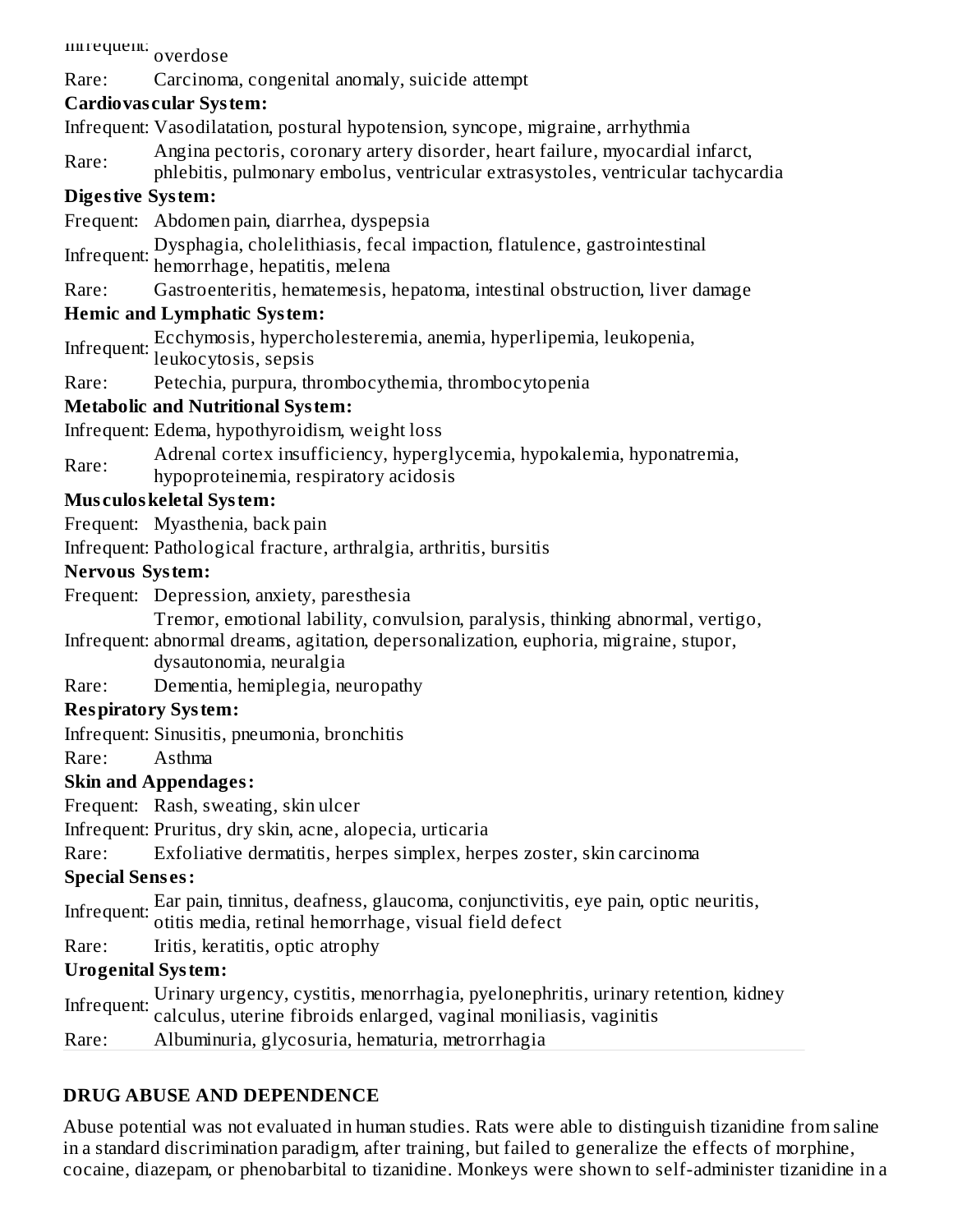dose-dependent manner, and abrupt cessation of tizanidine produced transient signs of withdrawal at doses  $>$  35 times the maximum recommended human dose on a mg/m<sup>2</sup> basis. These transient withdrawal signs (increased locomotion, body twitching, and aversive behavior toward the observer) were not reversed by naloxone administration.

Tizanidine is closely related to clonidine, which is often abused in combination with narcotics and is known to cause symptoms of rebound upon abrupt withdrawal. Three cases of rebound symptoms on sudden withdrawal of tizanidine have been reported. The case reports suggest that these patients were also misusing narcotics. Withdrawal symptoms included hypertension, tachycardia, hypertonia, tremor, and anxiety. As with clonidine, withdrawal is expected to be more likely in cases where high doses are used, especially for prolonged periods.

# **OVERDOSAGE**

A review of the safety surveillance database revealed cases of intentional and accidental tizanidine overdose. Some of the cases resulted in fatality and many of the intentional overdoses were with multiple drugs including CNS depressants. The clinical manifestations of tizanidine overdose were consistent with its known pharmacology. In the majority of cases a decrease in sensorium was observed including lethargy, somnolence, confusion and coma. Depressed cardiac function are also observed including most often bradycardia and hypotension. Respiratory depression is another common feature of tizanidine overdose.

Should overdose occur, basic steps to ensure the adequacy of an airway and the monitoring of cardiovascular and respiratory systems should be undertaken. In general, symptoms resolve within one to three days following discontinuation of tizanidine and administration of appropriate therapy. Due to the similar mechanism of action, symptoms and management of tizanidine overdose are similar to those following clonidine overdose. For the most recent information concerning the management of overdose, contact a poison control center.

# **DOSAGE AND ADMINISTRATION**

A single dose of 8 mg of tizanidine reduces muscle tone in patients with spasticity for a period of several hours. The effect peaks at approximately 1 to 2 hours and dissipates between 3 to 6 hours. Effects are dose related.

Although single doses of less than 8 mg have not been demonstrated to be effective in controlled clinical studies, the dose related nature of tizanidine's common adverse events make it prudent to begin treatment with single oral doses of 4 mg. Increase the dose gradually (2 mg to 4 mg steps) to optimum effect (satisfactory reduction of muscle tone at a tolerated dose).

The dose can be repeated at 6 to 8 hour intervals, as needed, to a maximum of three doses in 24 hours. The total daily dose should not exceed 36 mg.

Experience with single doses exceeding 8 mg and daily doses exceeding 24 mg is limited. There is essentially no experience with repeated, single, daytime doses greater than 12 mg or total daily doses greater than 36 mg (see WARNINGS).

Food has complex effects on tizanidine pharmacokinetics, which differ with the different formulations. These pharmacokinetic differences may result in clinically significant differences when [1] switching administration of the tablet between the fed or fasted state, [2] switching administration of the capsule between the fed or fasted state, [3] switching between the tablet and capsule in the fed state, or [4] switching between the intact capsule and sprinkling the contents of the capsule on applesauce. These changes may result in increased adverse events or delayed/more rapid onset of activity, depending upon the nature of the switch. For this reason, the prescriber should be thoroughly familiar with the changes in kinetics associated with these different conditions (see CLINICAL PHARMACOLOGY: Pharmacokinetics).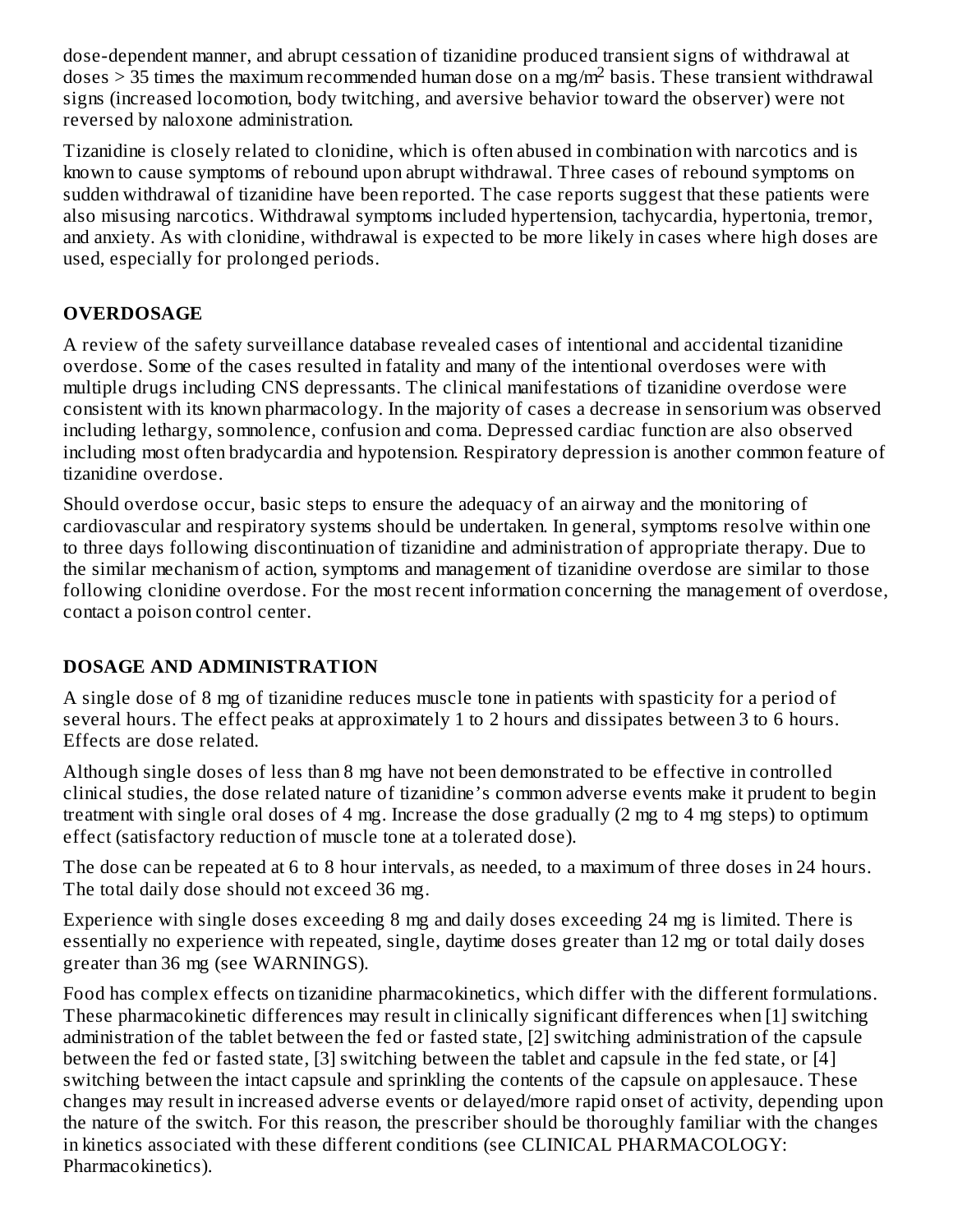### **HOW SUPPLIED**

Tizanidine Tablets, USP are available containing 4 mg of tizanidine, USP.

Tizanidine hydrochloride tablets 2 mg are white, round compressed tablets debossed **cor** above the bisect and **106** below the bisect on one side and the other side is plain.

The 4 mg tablets are white, round, scored tablets debossed with **cor** on one side of the tablet and **724** scored on the other side.

They are supplied by **Keltman Pharmaceuticals Inc.** as follows:

| <b>NDC</b>       | <b>Strength</b> | <b>Quantity/Form</b>                     | Color        | <b>Source</b><br>Prod.<br>Code |
|------------------|-----------------|------------------------------------------|--------------|--------------------------------|
| 68387-140-<br>10 | $4 \text{ mg}$  | 10 Tablets in a Plastic<br><b>Bottle</b> | <b>WHITE</b> | 64720-138                      |
| 68387-140-<br>30 | $4 \text{ mg}$  | 30 Tablets in a Plastic<br><b>Bottle</b> | <b>WHITE</b> | 64720-138                      |
| 68387-140-<br>60 | $4 \text{ mg}$  | 60 Tablets in a Plastic<br><b>Bottle</b> | <b>WHITE</b> | 64720-138                      |
| 68387-140-<br>90 | $4 \text{ mg}$  | 90 Tablets in a Plastic<br>Bottle        | <b>WHITE</b> | 64720-138                      |
| 68387-130-<br>30 | 2 <sub>mg</sub> | 30 Tablets in a Plastic<br><b>Bottle</b> | White        | 64720-106                      |
| 68387-130-<br>90 | $2 \text{ mg}$  | 90 Tablets in a Plastic<br><b>Bottle</b> | White        | 64720-106                      |

#### **Store at 20° to 25°C (68° to 77°F). [See USP for Controlled Room Temperature.]**

Dispense in a tight, light-resistant container as defined in the USP using a child-resistant closure.

Manufactured and Distributed by: Corepharma, LLC. Middlesex, NJ 08846

This Product was Repackaged For:

#### **Keltman Pharmaceuticals Inc.** 1 Lakeland Square, Suite A

Flowood, MS 39232 United States

Package Label - Principal Display Panel – 60-count Bottle, 4 mg Tablets

NDC 68387-140-60

**Rx Only**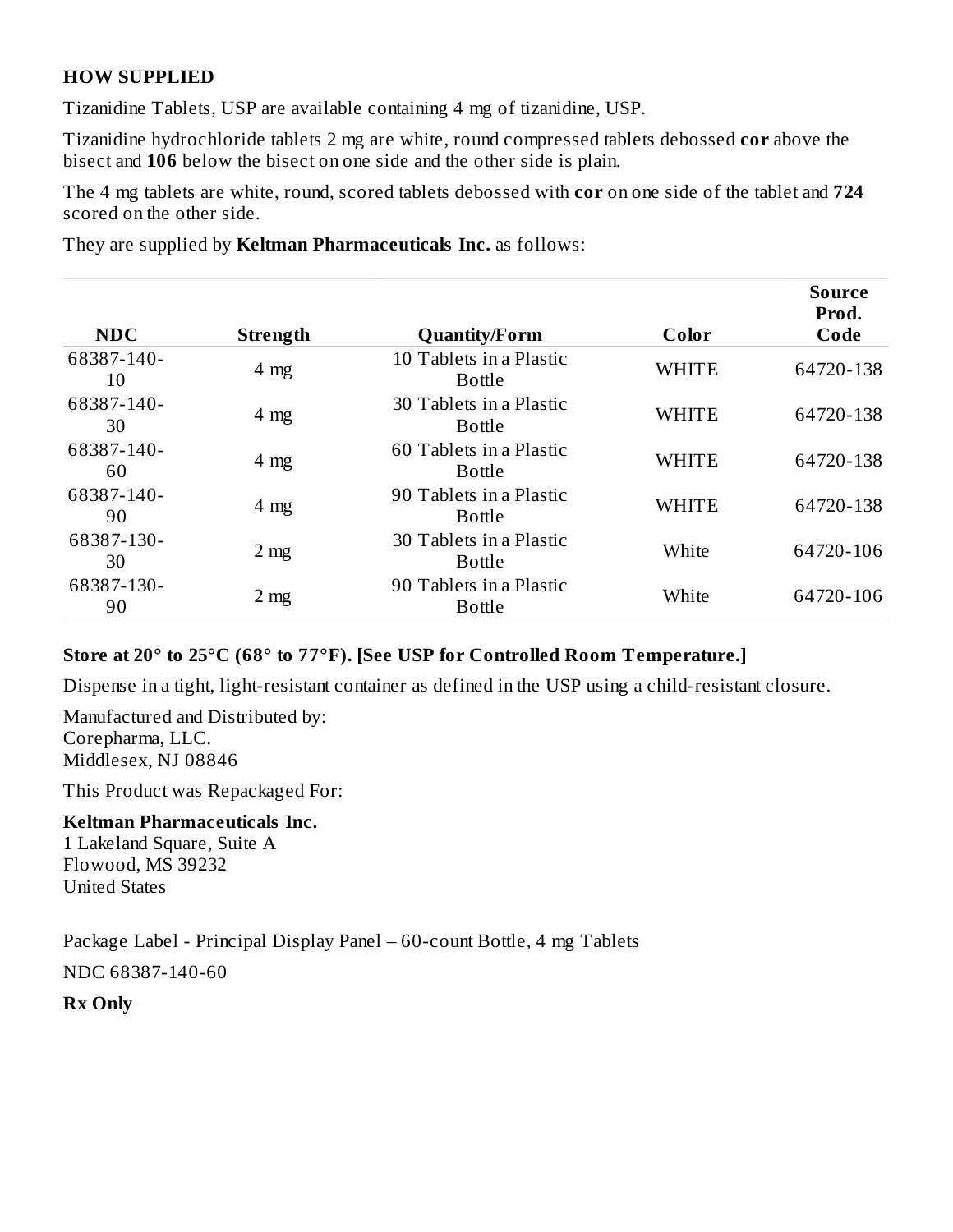

Package Label - Principal Display Panel – 90-count Bottle, 2 mg Tablets NDC 68387-130-90

#### **Rx Only**

| NDC: 68387-130-90<br><b>Tizanidine HCL 2mg</b><br>Generic Zanaflex 2mg<br>90 Tablets<br>Each tablet contains 2.288mg tizanidine HCL<br>equivalent to 2mg tizanidine base |                                                                    | NDC: 68387-130-90 Rx#: 178405<br>Generic Zanaflex 2mg<br>Chart<br>(tizanidine hcl)<br>Lot: CPC783 1 Exp: 3/2010<br>NDC: 68387-130-90 Rx#: 178405<br>Generic Zanaflex 2mg<br>Patient<br>(tizanidine hcl)<br>Lot: CPC783 1 Exp: 3/2010                                                                                      |
|--------------------------------------------------------------------------------------------------------------------------------------------------------------------------|--------------------------------------------------------------------|---------------------------------------------------------------------------------------------------------------------------------------------------------------------------------------------------------------------------------------------------------------------------------------------------------------------------|
|                                                                                                                                                                          |                                                                    |                                                                                                                                                                                                                                                                                                                           |
|                                                                                                                                                                          |                                                                    |                                                                                                                                                                                                                                                                                                                           |
|                                                                                                                                                                          |                                                                    |                                                                                                                                                                                                                                                                                                                           |
|                                                                                                                                                                          | Rx Only                                                            |                                                                                                                                                                                                                                                                                                                           |
| Lot: CPC783 1                                                                                                                                                            |                                                                    | NDC: 68387-130-90 Rx#: 178405<br>Generic Zanaflex 2mg                                                                                                                                                                                                                                                                     |
|                                                                                                                                                                          |                                                                    | (tizanidine hcl)<br>Lot: CPC783 1 Exp: 3/2010                                                                                                                                                                                                                                                                             |
|                                                                                                                                                                          |                                                                    | NDC: 68387-130-90 Rx#: 178405<br>Generic Zanaflex 2mg                                                                                                                                                                                                                                                                     |
|                                                                                                                                                                          |                                                                    | (tizanidine hcl)                                                                                                                                                                                                                                                                                                          |
|                                                                                                                                                                          | Exp: 3/2010<br>Manufactured by: Corepharma LLC Middlesex, NJ 08846 | Rx #: 178405<br>Store at controlled room temperature 15-30 C (59-86 F).<br>Keep out of reach children. Dosage: See package insert<br>Caution: Federal law prohibits transfer of this drug to any<br>person other than the patient for whom prescribed.<br>Distributed by: Keltman Pharmaceuticals, Inc. Flowood, MS 39232 |

### **TIZANIDINE HYDROCHLORIDE**

tizanidine hydrochloride tablet

| <b>Product Information</b>                                                          |  |  |                                                                                                                             |  |  |  |
|-------------------------------------------------------------------------------------|--|--|-----------------------------------------------------------------------------------------------------------------------------|--|--|--|
| HUMAN PRESCRIPTION DRUG                                                             |  |  |                                                                                                                             |  |  |  |
| ORAL                                                                                |  |  |                                                                                                                             |  |  |  |
|                                                                                     |  |  |                                                                                                                             |  |  |  |
|                                                                                     |  |  |                                                                                                                             |  |  |  |
| <b>Active Ingredient/Active Moiety</b>                                              |  |  |                                                                                                                             |  |  |  |
| <b>Ingredient Name</b>                                                              |  |  | Strength                                                                                                                    |  |  |  |
| TIZANIDINE HYDRO CHLORIDE (UNII: B53E3NMY5C) (TIZANIDINE -<br>UNII:6 AI0 6 C0 0 GW) |  |  | 4 <sub>mg</sub>                                                                                                             |  |  |  |
|                                                                                     |  |  | NDC:68387-140(NDC:64720-138)<br>Item Code (Source)<br><b>Basis of Strength</b><br><b>TIZANIDINE</b><br><b>HYDROCHLORIDE</b> |  |  |  |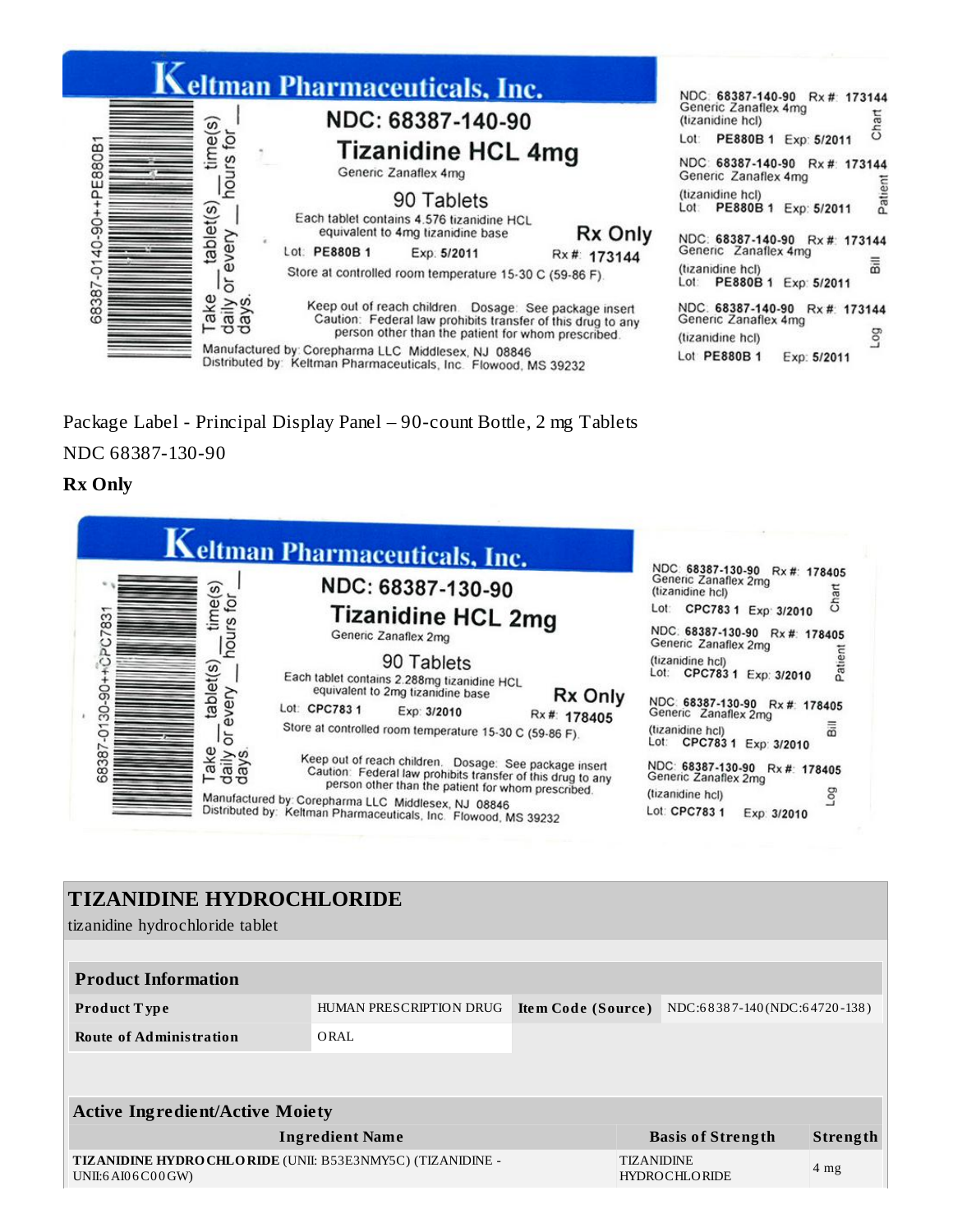|           | <b>Inactive Ingredients</b>     |                                                     |              |                     |                             |          |                           |  |
|-----------|---------------------------------|-----------------------------------------------------|--------------|---------------------|-----------------------------|----------|---------------------------|--|
|           |                                 | <b>Ingredient Name</b>                              |              |                     |                             |          | Strength                  |  |
|           |                                 | CELLULOSE, MICRO CRYSTALLINE (UNII: OP1R32D61U)     |              |                     |                             |          |                           |  |
|           | LACTOSE (UNII: J2B2A4N98G)      |                                                     |              |                     |                             |          |                           |  |
|           |                                 | <b>COLLOIDAL SILICON DIOXIDE (UNII: ETJ7Z6XBU4)</b> |              |                     |                             |          |                           |  |
|           | STARCH, CORN (UNII: O8232NY3SJ) |                                                     |              |                     |                             |          |                           |  |
|           | STEARIC ACID (UNII: 4ELV7Z65AP) |                                                     |              |                     |                             |          |                           |  |
|           |                                 |                                                     |              |                     |                             |          |                           |  |
|           | <b>Product Characteristics</b>  |                                                     |              |                     |                             |          |                           |  |
|           | Color                           | <b>WHITE</b>                                        | <b>Score</b> |                     |                             | 2 pieces |                           |  |
|           | <b>Shape</b>                    | <b>ROUND</b>                                        | <b>Size</b>  |                     | 9mm                         |          |                           |  |
|           | <b>Flavor</b>                   |                                                     |              | <b>Imprint Code</b> |                             | cor;138  |                           |  |
|           | <b>Contains</b>                 |                                                     |              |                     |                             |          |                           |  |
|           |                                 |                                                     |              |                     |                             |          |                           |  |
| Packaging |                                 |                                                     |              |                     |                             |          |                           |  |
| #         | <b>Item Code</b>                | <b>Package Description</b>                          |              |                     | <b>Marketing Start Date</b> |          | <b>Marketing End Date</b> |  |
|           | 1 NDC:68387-140-10              | 10 in 1 BOTTLE, PLASTIC                             |              |                     |                             |          |                           |  |
|           | 2 NDC:68387-140-30              | 30 in 1 BOTTLE, PLASTIC                             |              |                     |                             |          |                           |  |
|           | 3 NDC:68387-140-60              | 60 in 1 BOTTLE, PLASTIC                             |              |                     |                             |          |                           |  |
|           | 4 NDC:68387-140-90              | 90 in 1 BOTTLE, PLASTIC                             |              |                     |                             |          |                           |  |
|           |                                 |                                                     |              |                     |                             |          |                           |  |
|           |                                 |                                                     |              |                     |                             |          |                           |  |
|           |                                 |                                                     |              |                     |                             |          |                           |  |
|           | <b>Marketing Information</b>    |                                                     |              |                     |                             |          |                           |  |
|           | Marketing Category              | <b>Application Number or Monograph Citation</b>     |              |                     | Marketing Start Date        |          | Marketing End Date        |  |

| Marketing Category | <b>Application Number or Monograph Citation</b> | <b>Marketing Start Date</b> | <b>Marketing End Date</b> |
|--------------------|-------------------------------------------------|-----------------------------|---------------------------|
| <b>ANDA</b>        | ANDA076347                                      | 06/01/2005                  |                           |
|                    |                                                 |                             |                           |

| <b>TIZANIDINE HYDROCHLORIDE</b><br>tizanidine hydrochloride tablet                                 |                         |                           |                              |  |                 |  |
|----------------------------------------------------------------------------------------------------|-------------------------|---------------------------|------------------------------|--|-----------------|--|
|                                                                                                    |                         |                           |                              |  |                 |  |
| <b>Product Information</b>                                                                         |                         |                           |                              |  |                 |  |
| <b>Product Type</b>                                                                                | HUMAN PRESCRIPTION DRUG | <b>Item Code (Source)</b> | NDC:68387-130(NDC:64720-106) |  |                 |  |
| <b>Route of Administration</b>                                                                     | ORAL                    |                           |                              |  |                 |  |
|                                                                                                    |                         |                           |                              |  |                 |  |
| <b>Active Ingredient/Active Moiety</b>                                                             |                         |                           |                              |  |                 |  |
|                                                                                                    |                         |                           |                              |  |                 |  |
|                                                                                                    | <b>Ingredient Name</b>  |                           | <b>Basis of Strength</b>     |  | <b>Strength</b> |  |
| TIZANIDINE HYDRO CHLO RIDE (UNII: B53E3NMY5C) (TIZANIDINE - UNII:6 AI06C00GW)<br><b>TIZANIDINE</b> |                         |                           |                              |  | $2$ mg          |  |
|                                                                                                    |                         |                           |                              |  |                 |  |
|                                                                                                    |                         |                           |                              |  |                 |  |
| <b>Inactive Ingredients</b>                                                                        |                         |                           |                              |  |                 |  |
|                                                                                                    | <b>Ingredient Name</b>  |                           |                              |  | Strength        |  |